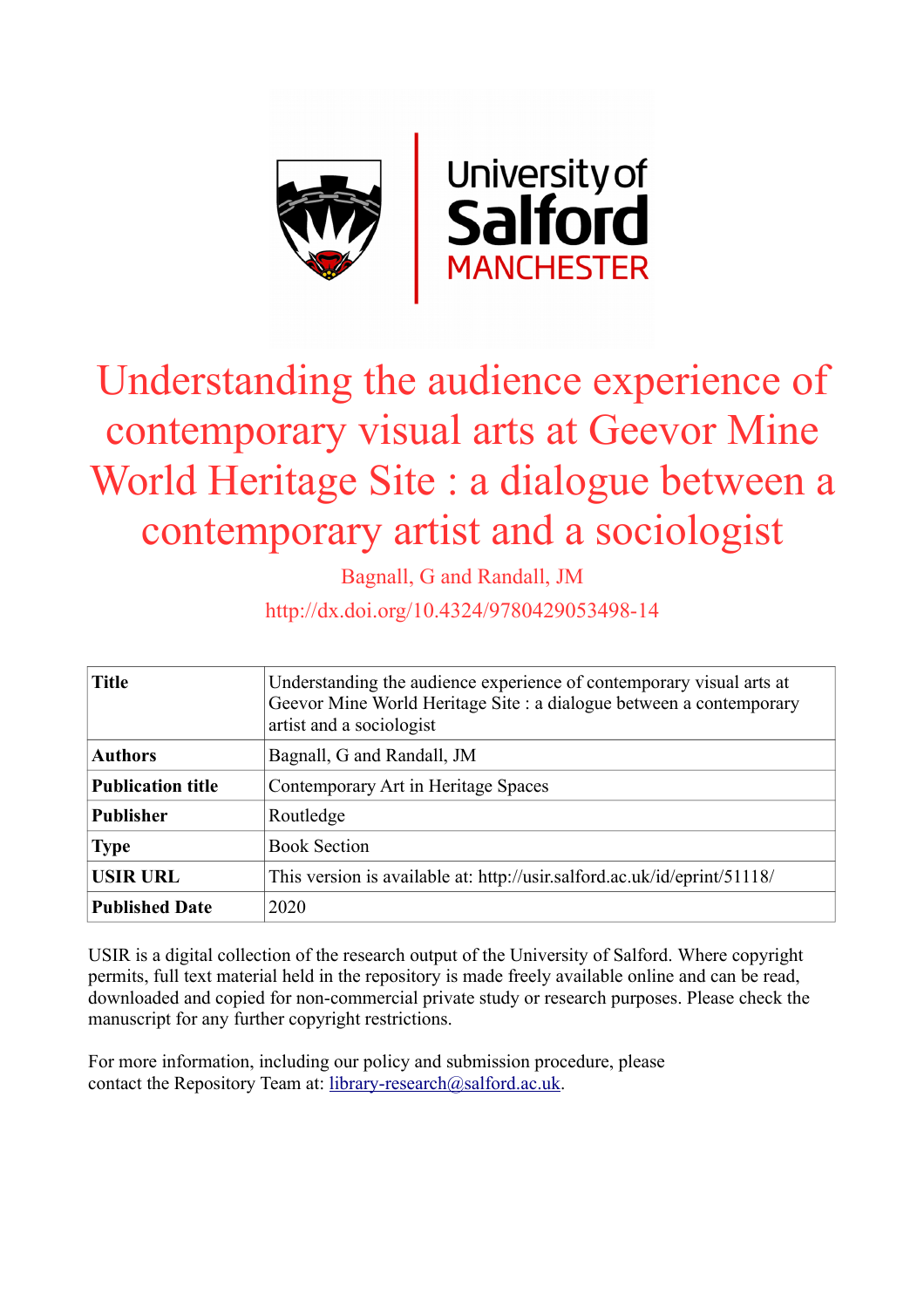# **Understanding the audience experience of contemporary visual arts at Geevor Mine World Heritage Site: A Dialogue between a Contemporary Artist and a Sociologist**

Gaynor Bagnall and Jill Randall

# **Introduction**

This chapter examines the outcomes of a collaboration between an artist, Jill Randall and a sociologist, Gaynor Bagnall, to explore how the use of contemporary visual art might engage audiences and generate new knowledge about, and understanding of, an industrial heritage site. It also considers how bringing together the different methodologies of practice of an artist and a sociologist might allow fresh insight into why, how, and for whom art is produced and displayed in this context. In doing so this chapter explores an on-going conversation between practitioners from different fields about what constituted 'meaningful' audience engagement from their differing perspectives, and on the best methods for capturing and representing the audience response to, and experience of, contemporary art in heritage settings.

In 2016 the contemporary visual artist Jill Randall exhibited new work in a solo exhibition 'Aftermath', at Geevor Mine World Heritage Museum, Cornwall, as part of the artist's wider strategy to employ contemporary visual art as means to explore and reinterpret the unique postindustrial landscapes of Cornish Mining World Heritage sites. The art was exhibited in a white cube style room situated in The Hard Rock Museum at Geevor. The Museum opened in 2008 and tells the story of tin mining through interactive displays, artefacts, oral histories, and film. It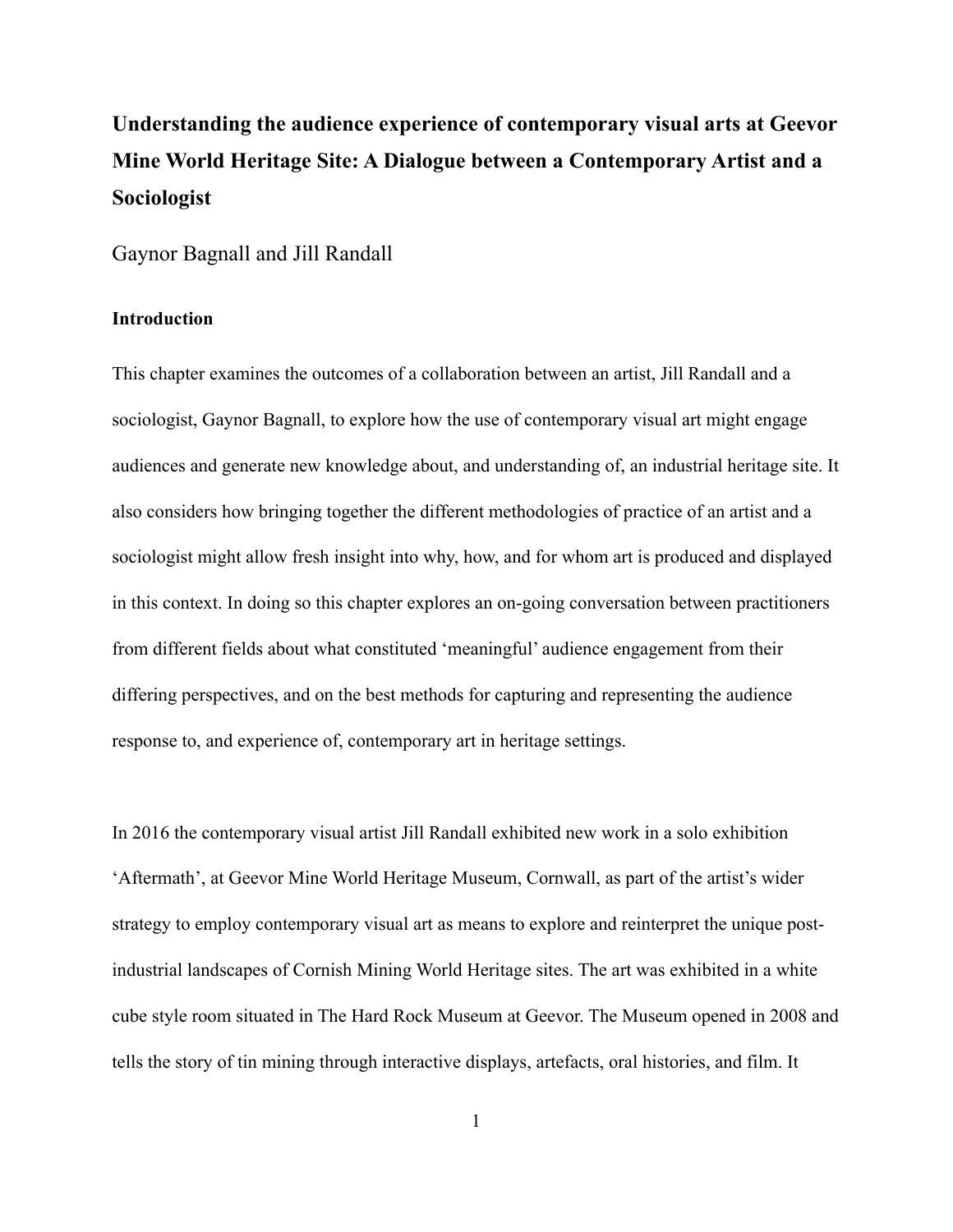employs a form of presentation, representation, and display that is in stark contrast to the cool bare white walls of the room where the 'Aftermath' exhibition was located and displayed. This juxtaposition of modes of presentation and the differing methodologies behind them offered a unique opportunity to explore how audiences respond to this intersection of a particular kind of heritage space and art.

The exhibition also provided the opportunity to examine how bringing together the different disciplinary perspectives of an artist and sociologist might provide new insight into ways of analysing audience engagement within this art-heritage intersection. Randall and Bagnall are both academics at the University of Salford, Randall in the School of Arts and Media and Bagnall in the School of Health & Society. From their different disciplinary perspectives, both have an interest in the relationship between people and place, and the representation and valuing of working-class culture. They began to work together on research impact capture for the 'Aftermath' exhibition because the location of this type of exhibition in an industrial heritage museum was both original and innovative, and as such offered an exciting research opportunity.

The chance to collaborate on investigating how visitors responded to the 'Aftermath' exhibition, offered the opportunity to explore how the methodological practices of a sociologist and the practices of a visual artist might usefully combine and intersect. The idea was to explore whether Bagnall's knowledge of researching audience experience and engagement, alongside her expertise in using social science methodologies in heritage and museum contexts, could be used to examine the impact of Randall's challenging, non-representational artwork at Geevor.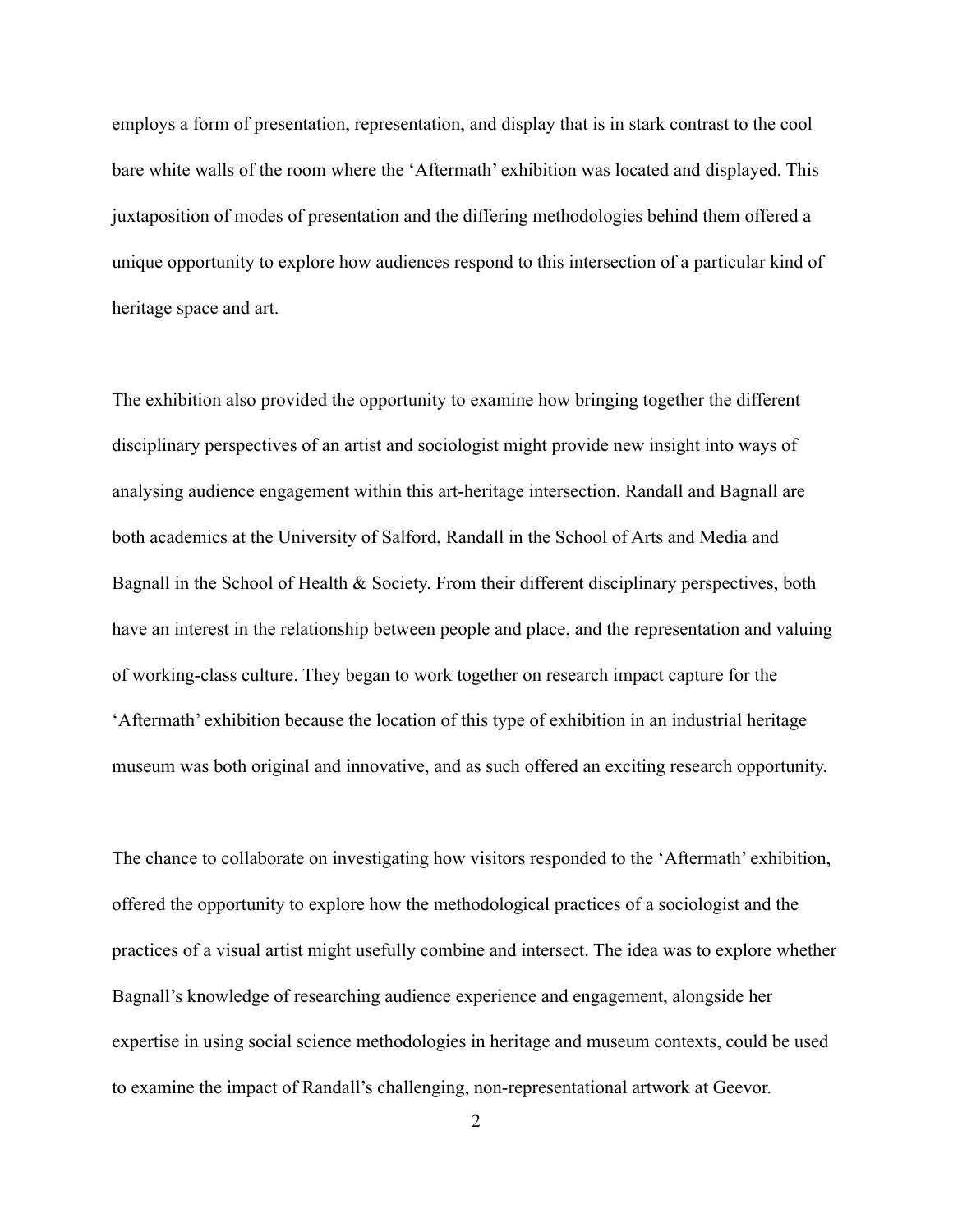#### **The Museum, The Artist and The Exhibition**

<span id="page-3-0"></span>Geevor Tin Mine is the largest preserved mine site in England, set in an area of outstanding natural beauty in Cornwall, a key location within the Cornish Mining World Heritage Site. One of the great industrial landscapes of the world, and designated as a UNESCO World Heritage Site, the Cornwall and West Devon mining landscape is valued alongside the Taj Mahal and Stonehenge for its world importance[.](#page-22-0)<sup>[1](#page-22-0)</sup> Cornwall was part of the first industrial revolution, it created vast industrial landscapes and developed cutting edge technologies which were exported all over the world, to at least 175 places across six continents<sup>[2](#page-22-1)</sup>. It is a unique natural environment as a direct result of the tin and copper-mining industry and the derelict, post-industrial land that remains is testament to the contribution Cornwall made to the Industrial Revolution in the rest of Britain and beyond<sup>3</sup>[.](#page-22-2)

<span id="page-3-2"></span><span id="page-3-1"></span>Mining ceased at Geevor on 16th February 1990, but the site offers visitors the opportunity to go underground into the old working mine and see the preserved mine buildings and machinery. Poignant reminders of the closure of the mine can be found in the miners' graffiti in 'The Dry', the miners changing rooms. The site, its buildings and machinery are becoming ever more interesting as the years pass, a time capsule of 1990; the miners having downed tools and left at the end of the last working day. Certain areas of the site are ethereal and fascinating, visually resembling art installations, especially in 'The Dry', where mine-stained clothes and Wellington boots hang in lines, and open lockers contain pinned up news cuttings of the time. This part of the site is not constructed, or reconstructed, as many mining attractions are, but simply left as it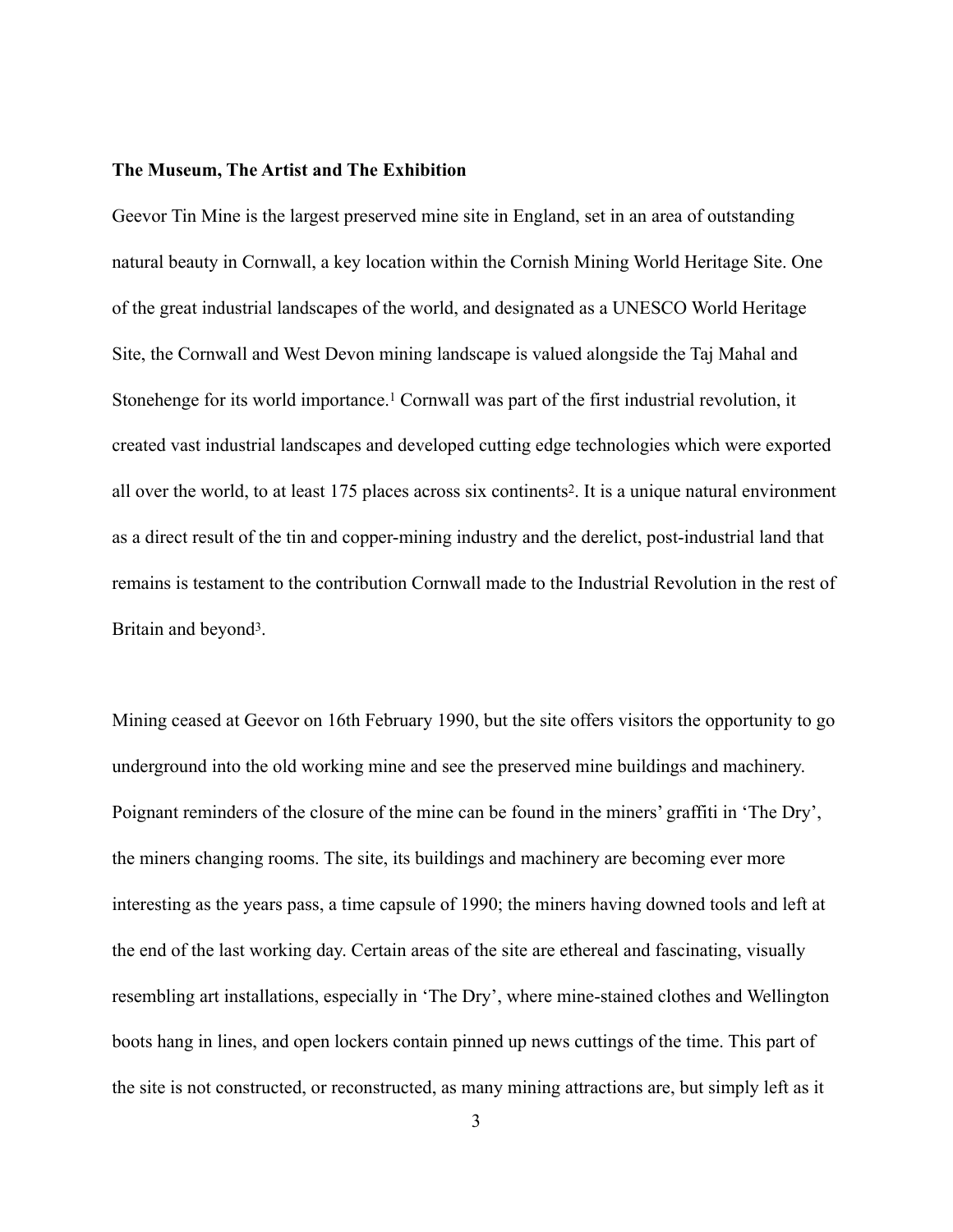was. This gives it an extra level of reality, of vividness, of connection with now. It is immediately accessible and made more real by several of the ex-miners now working as volunteers at the site.

<span id="page-4-2"></span><span id="page-4-1"></span><span id="page-4-0"></span>The site also houses the Hard Rock Museum, an interactive museum which opened in 2008 and tells the story of tin, and which is very typical of museums that emerged out of ideas around *The NewMuseology*.<sup>[4](#page-22-3)</sup> In this genre of museums there is the use of multimedia strategies of address andan emphasis on engagement and interaction.<sup>[5](#page-22-4)</sup> The development of this type of museum represented a shift towards providing a museum experience, drawing on emotions, sensations and imagination <sup>6</sup>[.](#page-22-5) The Hard Rock Museum uses hands-on and interactive exhibits to make accessible the science aspects of the museum, and its selection and way of representing artefacts, from video to oral histories, reflect the tin mining industry through human and experiential dimensions.

Perhaps surprisingly, tucked away in a corner of the upper levels of the Hard Rock Museum, and entered via a glass and wood closed door, is a temporary art exhibition space. The Hard Rock Gallery is a clean white box-like space which is used to display original art exhibitions. Past exhibitions at the Hard Rock Gallery include the inaugural exhibition of Cornish artist Kurt Jackson 'The Mining Paintings' (Oct 2008 -March 2009), expressive painterly figurative paintings recording mining in South Crofty Mine Cornwall and Aguas Tenidas Mine in Spain; many documentary photographic exhibitions such as 'Wildlife on the edge', recording wildlife on the Geevor Mine site; 'Geevor Then and Now', historic photos of the site over the last 150 years; and Sally Booth 'Edges and Extremes', art and poetry Shetland and Cornwall: people,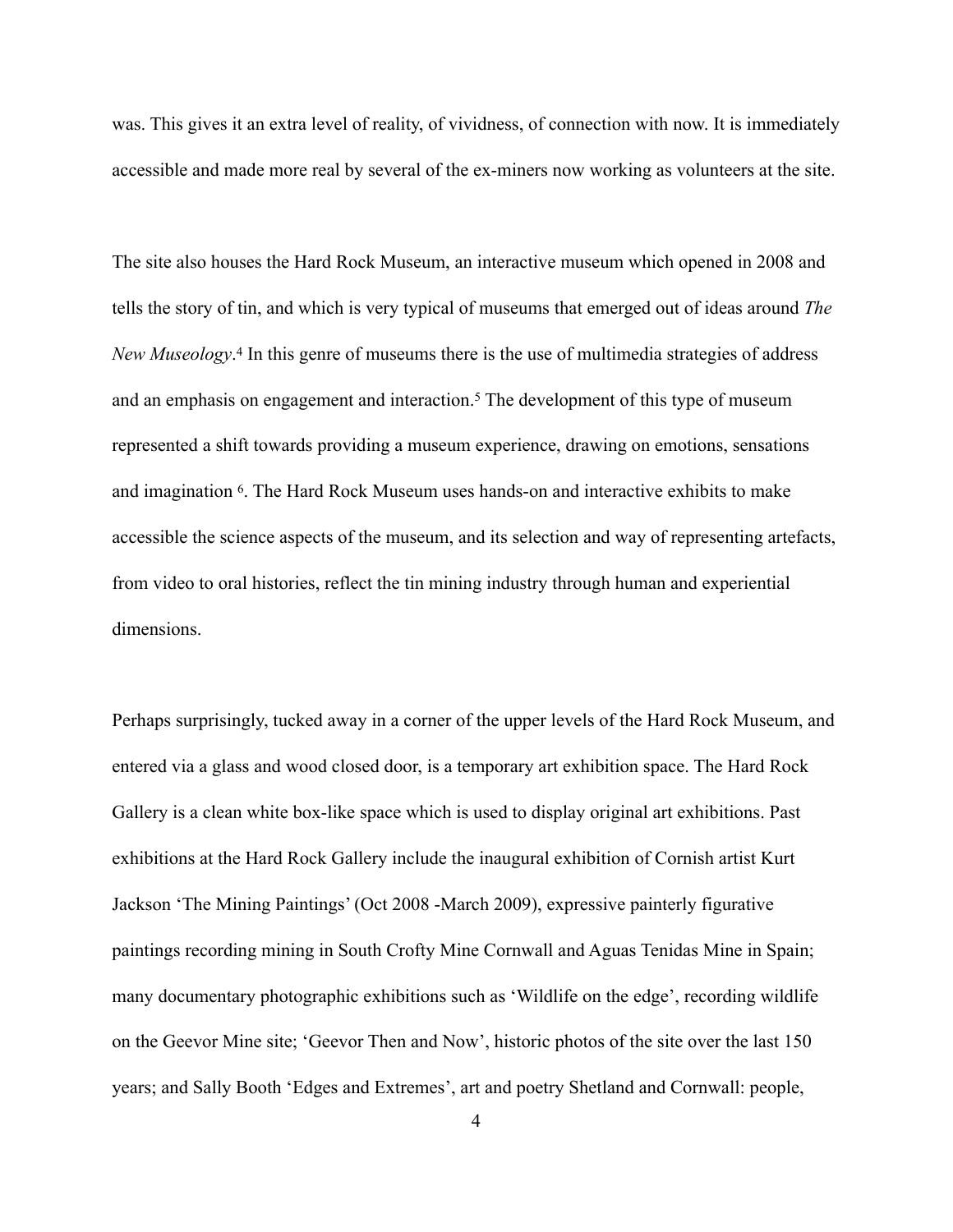place and industry. There has been an emphasis on the representation of Cornish artists or artists with a local connection, and most exhibitions are figurative, documentary, and make obvious and literal connections between the exhibited work and the Geevor site.

<span id="page-5-0"></span>This space is very different from the 'busyness' of the rest of the museum with its presentation and production of the gallery as a white cube, and the suggestion that it contains special perhaps even, 'sacred' objects inside it<sup>7</sup>[.](#page-22-6) It is in this space that the 'Aftermath' exhibition was housed. Importantly, Randall's work provided a much more abstract, and a less literal and figurative approach to interpreting Geevor and its post mining landscapes, than had previously been displayed in the Hard Rock Gallery. This proved to be an interesting, challenging, but perhaps rewarding juxtaposition for the museum visitor.

### **The Artist**

Jill Randall's work explores the relationship between contemporary fine art and the environment. She is particularly interested in the harnessing of post-industrial mining landscapes to create artworks, and to use contemporary fine art as a means to an alternative perspective on 'heritage'. The art and public engagement activities around it, seek to provoke memories, and reconnect communities with their industrial past. The outcomes are determined by Randall's response to the site and its specific cultural context. The outcomes are also open-ended, resulting in a broad collection of works, sculpture, prints, drawing, video and found objects.

5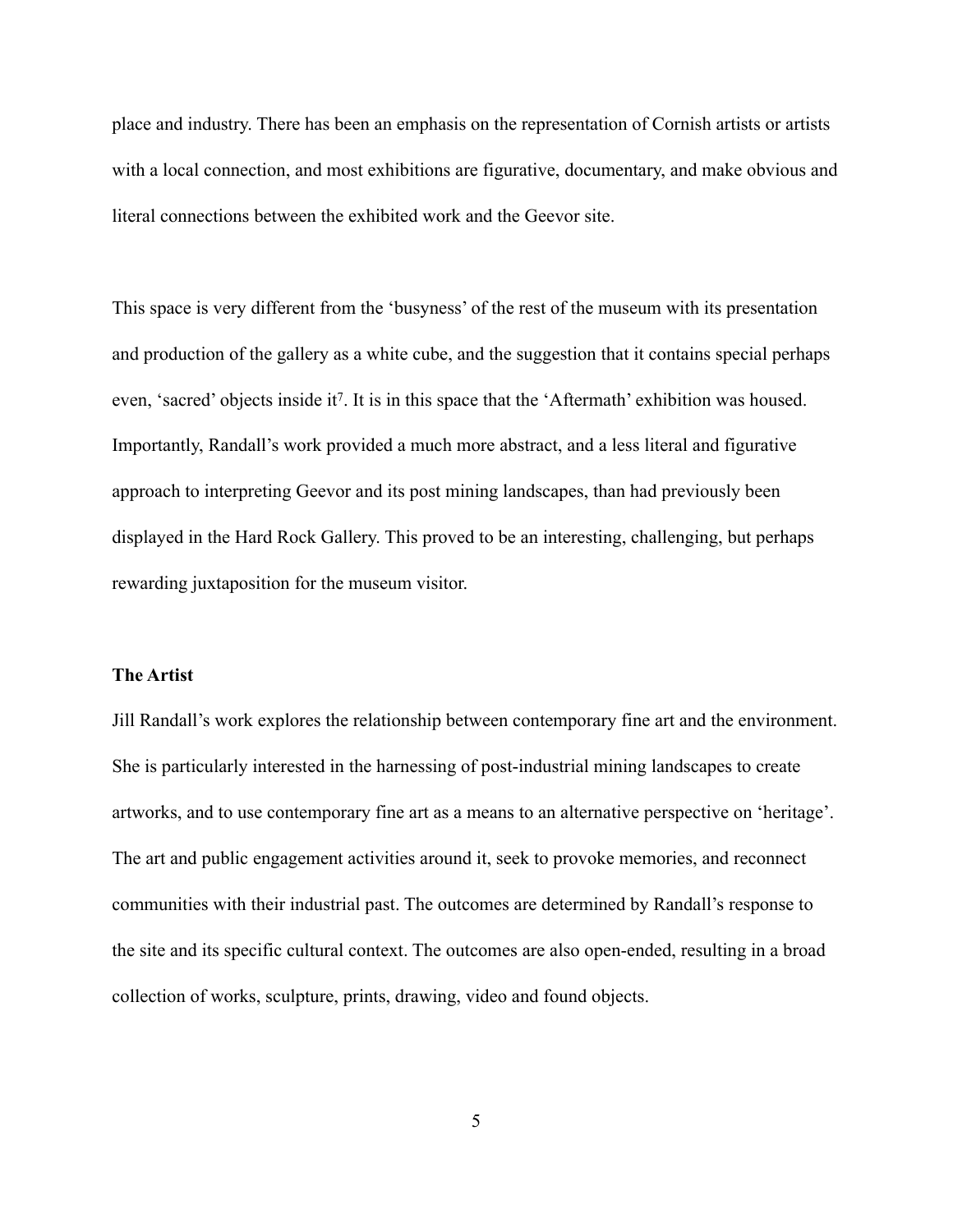Randall has an enduring interest in working class histories, informed by her childhood in the coalfields of the East Midlands, and later her time working in artist's studios in abandoned textile mills in central Manchester. She has huge respect for the arduousness and toil of mining, and the secret underground worlds revealed in the process. There is reverence for the expertise, skills, labour and knowledge of the workforce that goes unsung, and Randall believes there is a need to celebrate and reinvest in forgotten working-class lives, technical skills and lost environments. There is nostalgia, too, for the demise of Britain's manufacturing past, the making of things, the 'workshop of the world'. This has led to Randall having a fascination for the closed, invisible, mysterious world of the factory or mine, where people spend lifetimes. This sits alongside her desire to make this visible and accessible through artworks which explore and expose these contexts.

Metals are the material and conceptual thread throughout Randall's gallery and site-specific practice. Her interest in mining and mining landscapes stem from this preoccupation with materiality, and in industry the transformative and alchemic processes she sees at work. Her work frequently involves the recycling of materials invested with history and narrative through their past use, and reinventing and reinvesting lost or forgotten, discredited and discarded objects, places, and periods in history. The art is also firmly rooted in contemporary sculpture practice, making and materiality, however, Randall enjoys playing with, and subverting the conventions and values of modernist abstract sculpture. Her practice questions and subverts notions of material value, and reveals an interest in the unfinished and incomplete, the broken and damaged. It celebrates the aesthetic of ugly and abject, improvised and the '*ad hoc*'. Her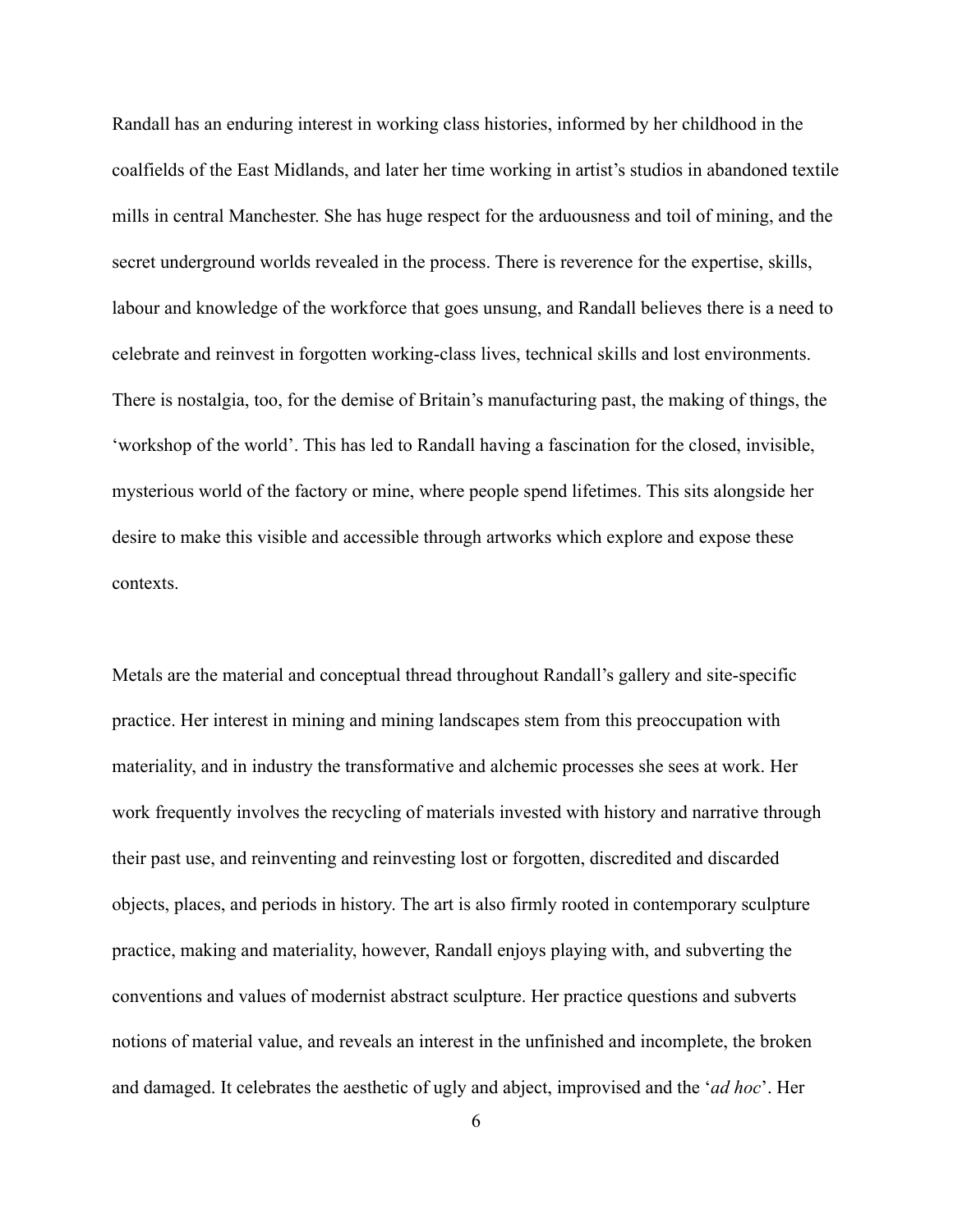<span id="page-7-1"></span><span id="page-7-0"></span>work has been influenced and inspired by artists and art movements such as the Italian Arte Povera movement<sup>[8](#page-22-7)</sup>, with their celebration of 'poor', improvised, discarded objects and materials, andartists such as Jannis Kounellis<sup>[9](#page-22-8)</sup> who used humble materials and industrial materials such as coal. Also influential is the concept of 'Merz', material or materials re-appropriated and transformed into art, as seen in the works of the Dada artist Kurt Schwitters<sup>10</sup>[.](#page-22-9)

<span id="page-7-2"></span>Randall's process of working with a specific industrial site has become a defining characteristic of her practice, and her approach has many parallels with the Artist Placement Group (APG), founded in the UK in the 1960's by Barbara Steveni and John Latham, which pioneered the practice of engaging artists to work in industry. The APG marked the start of the artist emerging from the studio and engaging with the wider world, and they were the first to coin the term 'Artist-In-Residence', creating innovative well-paid residencies for artists to spend time in factories, cargo vessels, government organisations and hospitals<sup>11</sup>[.](#page-22-10) The artist was often seen as a force for change within the organisation, but many artists also utilised the unique environment to create new ways of working, often involving interventions with the workforce. Their purpose was to create art in a social context for the first time, and their slogan 'Context is Half the Work'<sup>[12](#page-23-0)</sup>, which has been one of the driving forces in the last 50 years in fine art practice, accurately describes Randall's approach. Context for Randall provides a starting-point and inspiration and her art always involves location in and a considered response to a specific site, such as Geevor.

## <span id="page-7-4"></span>**The Exhibition**

<span id="page-7-3"></span>7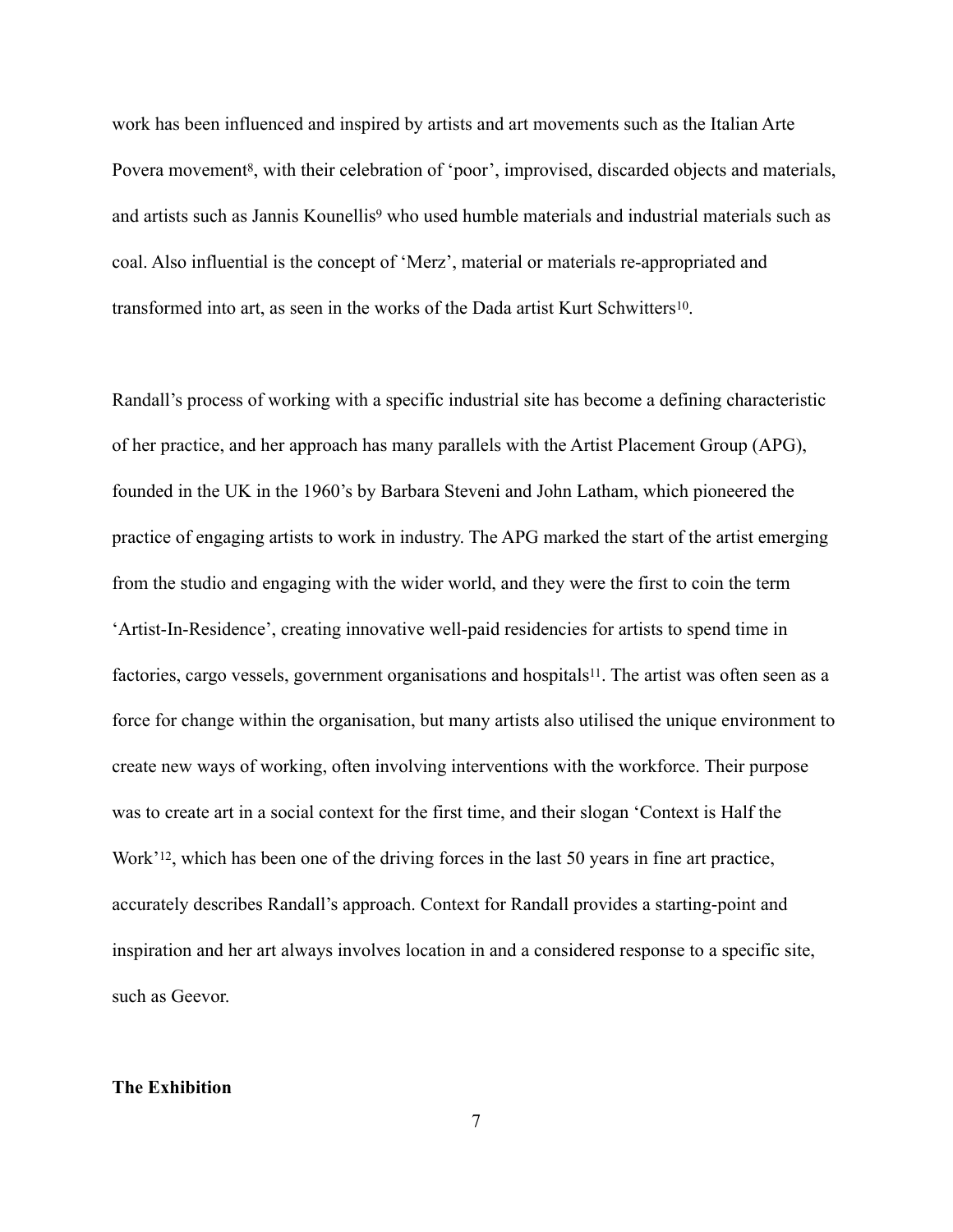In 2014, Jill Randall approached the Assistant Curator Nick Thomas at Geevor Tin Mine World Heritage Site in Pendeen, Cornwall, with a proposal to create an exhibition of work for the Hard Rock Gallery. This was to be the first of several proposed interventions by Randall in mining sites throughout Cornwall and is an ongoing project. Although the nature of Randall's work was different from previous exhibitions, Nick Thomas was supportive of the proposal from the outset and keen to present a more challenging interpretation for the visitor. The exhibition's connection with and relevance to the Geevor site was key to this. The resulting 'Aftermath' exhibition at Geevor in 2016 reflected and epitomized Randall's approach, using contemporary visual art to attempt to promote knowledge, understanding, and a connection to place and industrial heritage.

<span id="page-8-0"></span>Randall spent time on site, working with archival maps from Geevor's collection and studying rare botanical specimens which thrive on contaminated post-mining land. As she notes, 'the exhibition draws strong connections between the environment of the working mine and its aftermath landscapes, offering a different way of interpreting these sites, their history, unique ecology, and alternative beauty'<sup>[13](#page-23-1)</sup>. To achieve this Randall brought together work created especially by and for Geevor Mine, alongside work from her acclaimed Artist's Residency at Parys Mountain Copper Mine, Anglesey, and allowed for connections to be made between the two sites, through the metals of copper and tin. The art also represented the unique ecology of Geevor as a post-mining site, and the rare and peculiar plants and mosses such as bryophytes which thrive on contaminated soil. Access to unique hand-drawn maps of early drawings and cross-sections of the mine workings in the Geevor archives inspired several works in the exhibition. Many of the prints explored a dual idea - 'making visible' the tiny flora which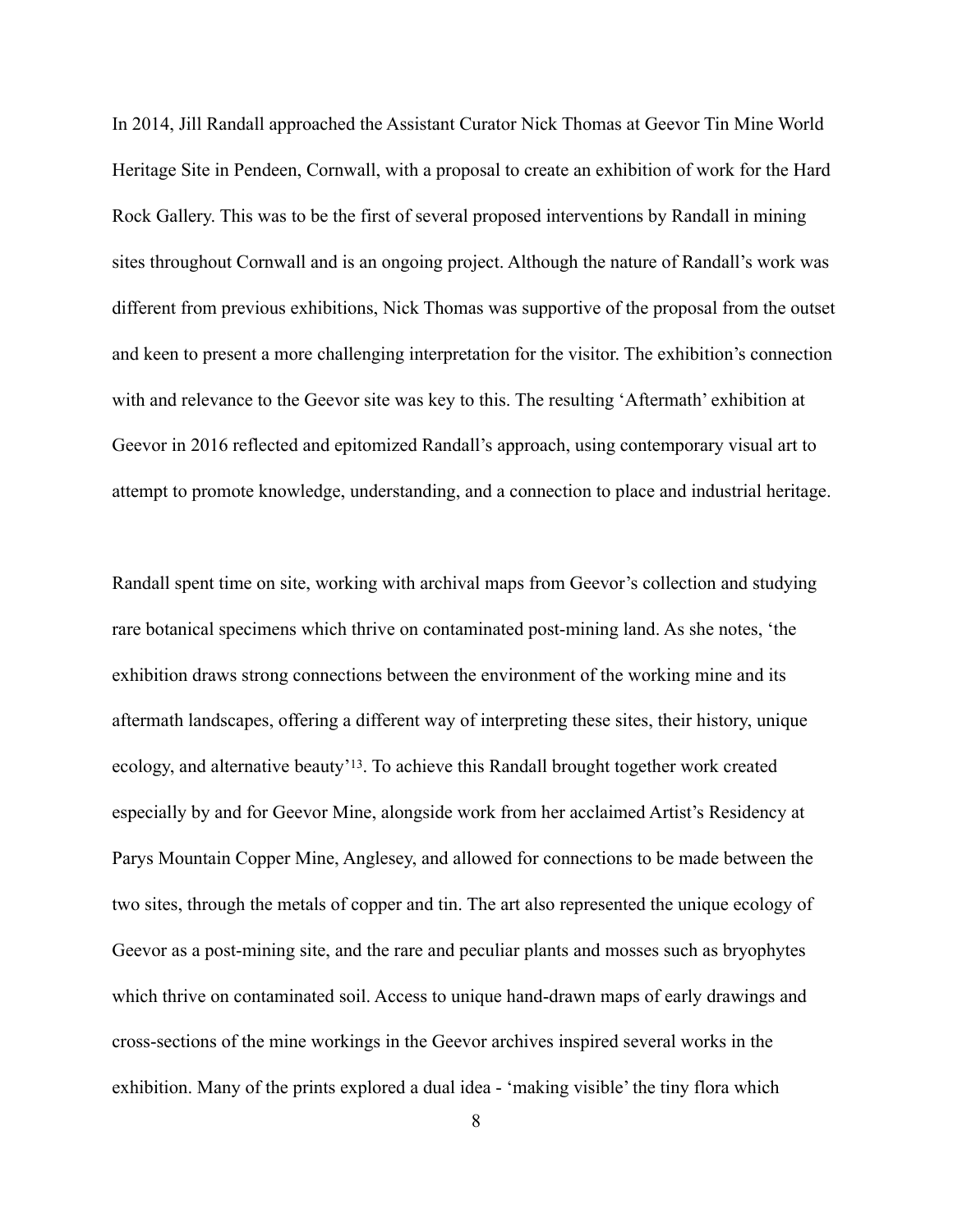colonise and thrive on contaminated post-mining soils, alongside the exotic new species of subtropical plants which were introduced into Cornwall by plant hunters sent on expeditions by wealthy mine-owners, thus changing the British landscape forever.

The art aimed to enable the revelation of an 'alternative nature' and an alternative subversive beauty, and is part of a broader project, 'Another Eden', which seeks to celebrate these overlooked and denigrated industrial sites. <Fig. 1 here> The exhibition comprised more than 40 different pieces of work and included sculpture and video as well as large drawings created in abandoned underground mine workings, prints created from steel plates etched in acidic pools, and a large floor-based mixed-media piece, 'Toxic Garden' as shown in Figure 2. <Fig. 2. here. The exhibition ran in the Hard Rock Gallery from Feb 15th-Oct 23rd, 2016, and its estimated visitor numbers were more than  $30,000^{14}$  $30,000^{14}$  $30,000^{14}$ .

#### <span id="page-9-0"></span>**The Collaboration and Conversation: Intersecting Practice & Methodologies**

<span id="page-9-2"></span><span id="page-9-1"></span>As we saw earlier, Randall's artistic practice centres on the act of creating physical things and allowing others to share in the viewing and making experience. Somewhat different to Randall's artistic practice, Bagnall's sociological practice has involved developing what C.Wright Mills called a 'sociological imagination'[.](#page-23-3)<sup>[15](#page-23-3)</sup> This entails having a sociological vision or a way of looking at the world that has a clear awareness of the relationship between personal experience and wider society, and which 'enables us to grasp history and biography and the relations between the two within society'<sup>[16](#page-23-4)</sup>. In other words, engaging in sociological practice that connects the social, personal and historical dimensions of our lives.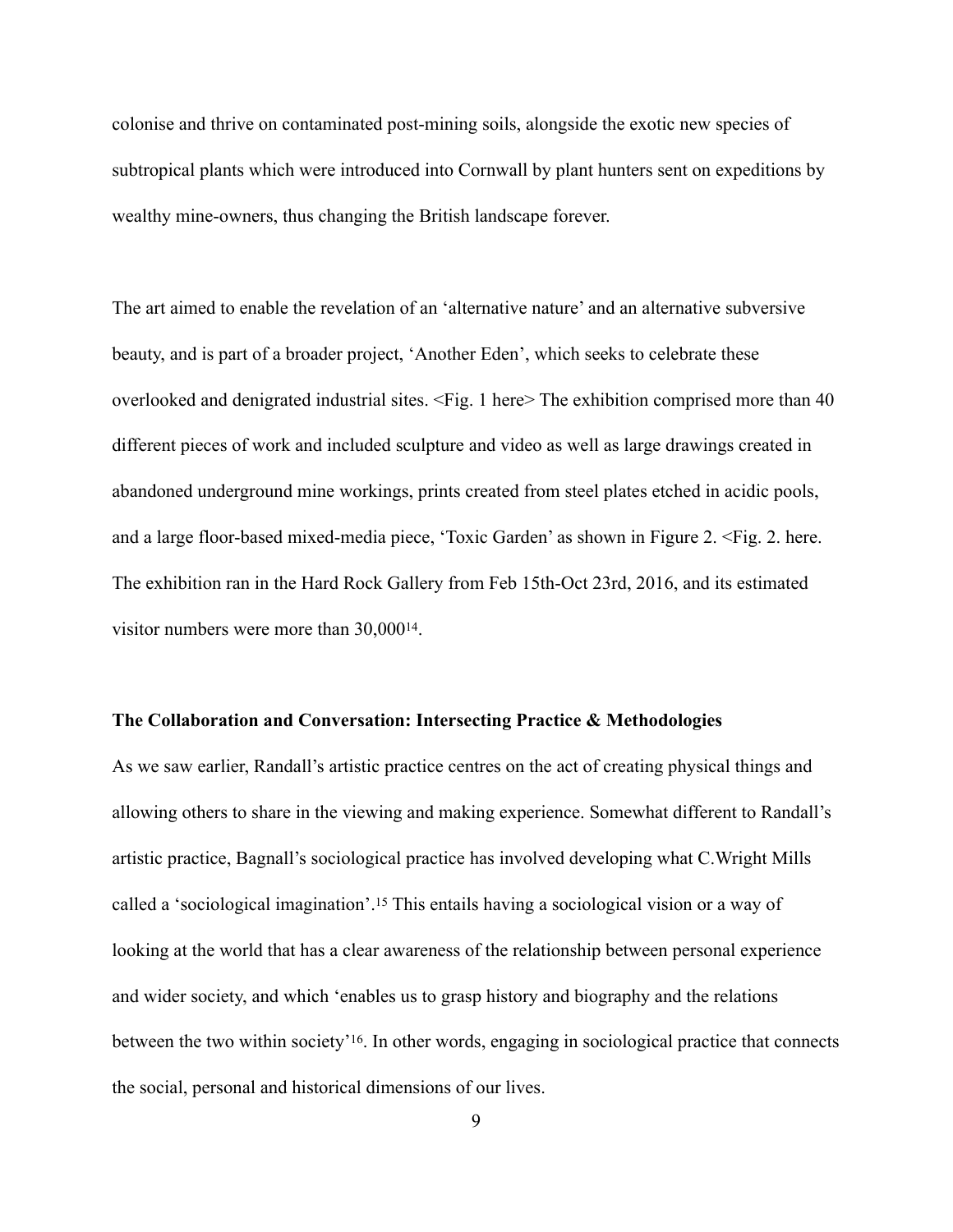Key to enacting this practice is the way in which different sociological methods are used to explore the relationship between the individual and society. Having a sociological imagination can provide an understanding of museum or gallery audiences that enables us to grasp both the importance of the individual agency of the visitor, the embodied character of the visit, and the influence of the broader social, historical and cultural context in which visitors are located. Museums and galleries are and have always been socio-cultural spaces. They are located in, emerge from, and are influenced by the social and cultural environment which frames them; they are also sites of social interaction and social encounter.

<span id="page-10-0"></span>The focus for Bagnall<sup>17</sup>[,](#page-23-5) then, is how and whether audiences are affected by what they experience in galleries and museums, what biographical and social resources they draw upon in their interpretation of artefacts and exhibitions, what types of context enable or provoke a response and what form these responses take. She is also concerned to try to understand the quality and intensity of encounters with that experience, and the ways in which it is mediated by different modes of representation in museums and galleries. Generally, she has used methods derived from sociology to try to investigate these issues at a range of museums in the UK. This is because researching audiences where the experiential and human agency is key, requires thinking about methods that enable us to get closer to the social world of the visitor. Approaches which allow access to visitor perspectives, experiences and understandings and insights into the ways in which these may be influenced by their social location. In previous museum and heritage site research undertaken by Bagnall, she employed both well-used and established qualitative and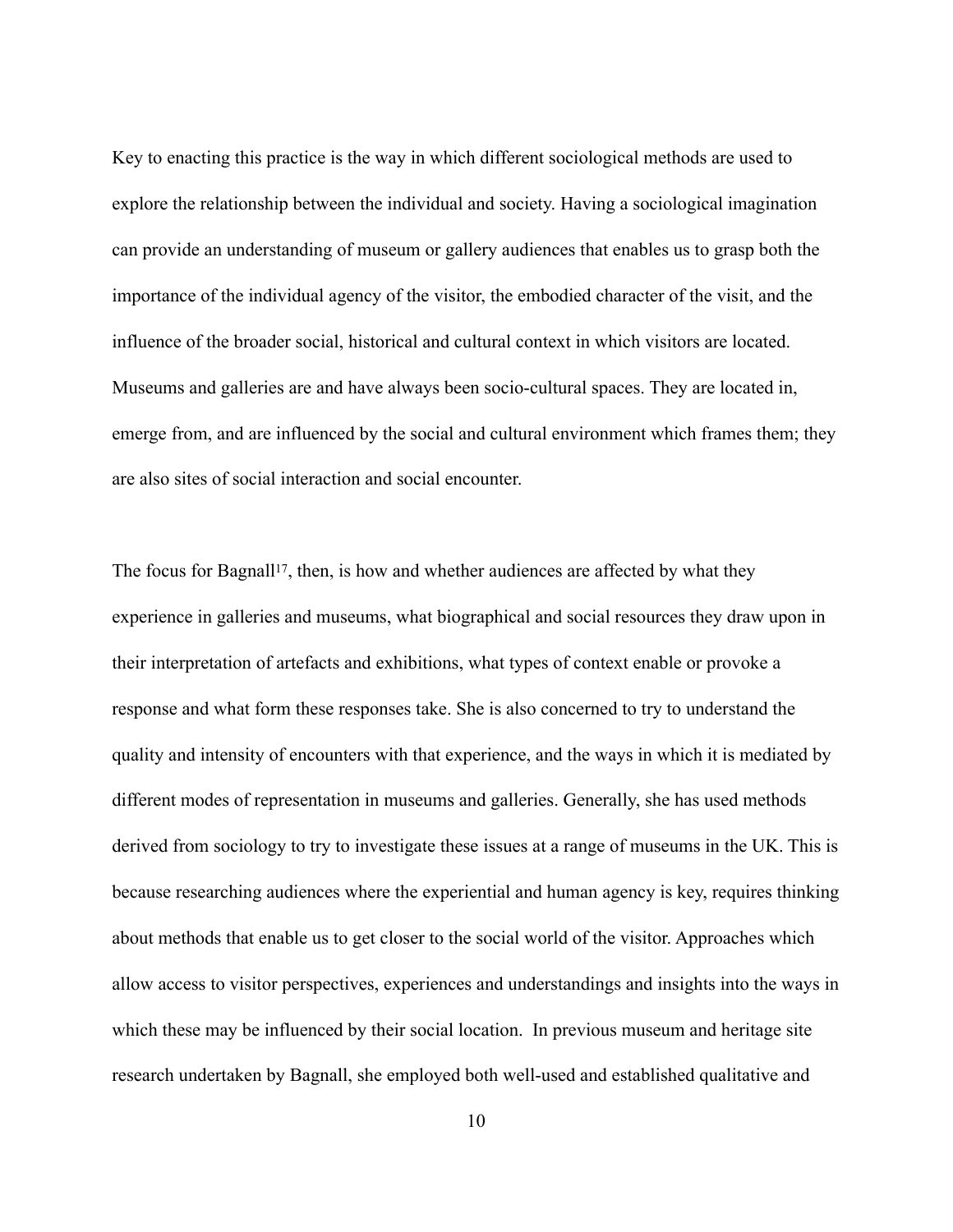quantitative methods from sociology, and more innovative approaches to get closer to the visitor's perspective and social world. For example, 'traditional' methods used include ethnographic observations, in-situ in-depth interviews and focus groups. While more innovative approaches have included accompanied museum 'walking interviews', textual analysis of digitally captured visitor interpretations of exhibitions and the use of focus groups at the 'digital interface', where people can experiment with, reflect on, and talk about digital technology as part of the process of interaction within a focus group<sup>18</sup>[.](#page-23-6)

<span id="page-11-0"></span>In this instance, Bagnall and Randall spent two intensive five-day periods together at Geevor in 2016, to explore what visitors thought about the art, their experience of the exhibition and its relation to industrial heritage. This involved collaboration and employing a combination of artist activities and sociological research methods, such as in-situ observation, walking interviews, face to face questionnaires, documentary analysis of the in-gallery visitor comments book, focus group creative engagement workshops, and 'meet the artist' events. They watched and discussed how visitors navigated the transition from the museum to the exhibition, how they moved around the gallery, and noted how long they spent in the exhibition. Observing in the gallery and listening-in on conversations that were generated by the artworks or through visitor interactions with the artist, enabled insights into the ways in which the art promoted an understanding of the heritage of Geevor. Through their observations they were able to note which pieces of art attracted the most attention, or provoked social interaction. They were then able to explore this further in the interviews and focus groups, to explore why this was the case, and to ask whether this attention and social interaction might lead to a greater understanding of the heritage of the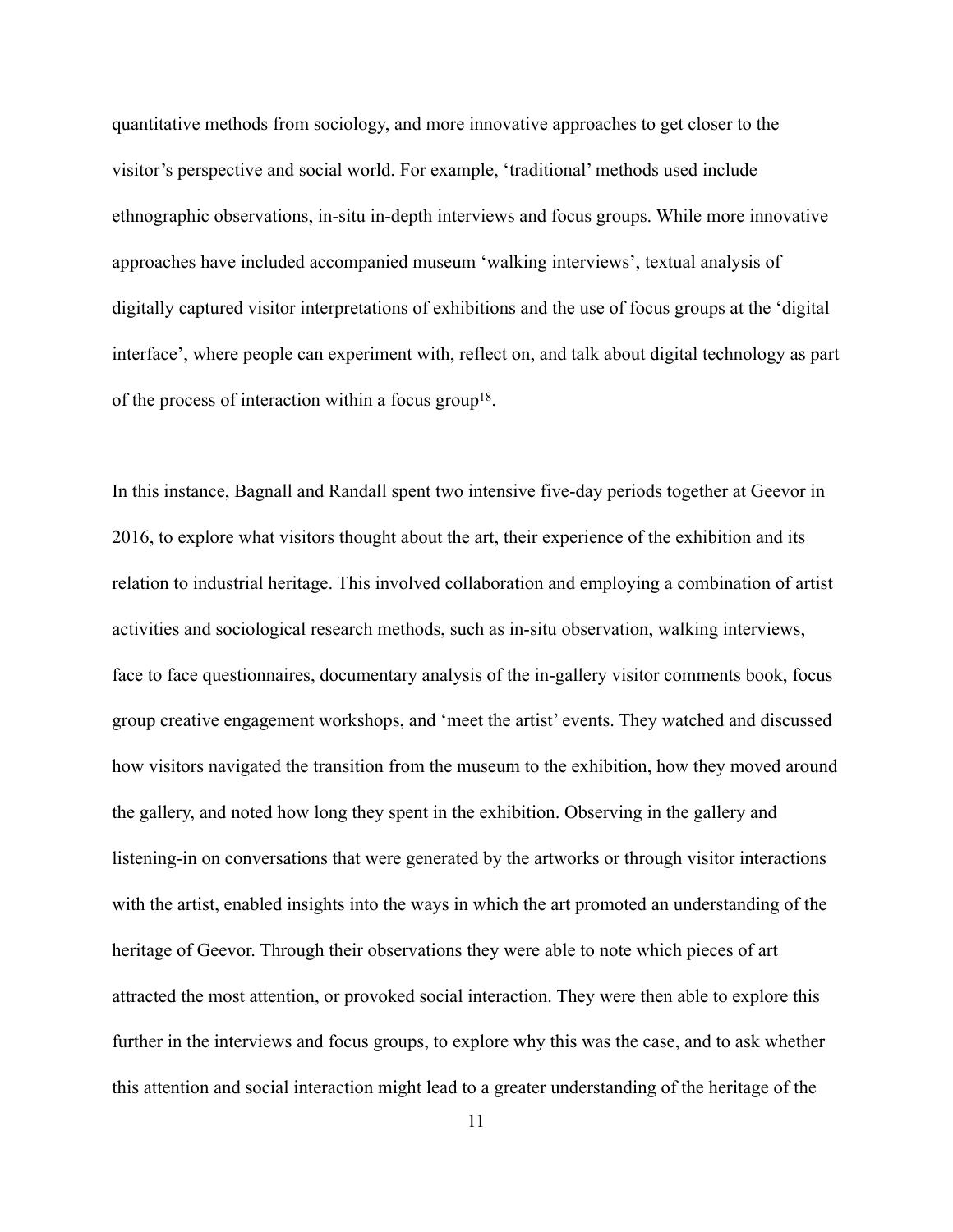site. The interviews, questionnaires, creative focus groups and documentary analysis provided data that enabled investigation into various audiences' response to, and experience of the exhibition, and to see how the use of art had enhanced visitors' understanding of Geevor's heritage. For both, this collaboration offered the potential for fresh insights, exciting new perspectives and the chance to learn different methods of representation and of capturing empirical data.

Undertaking the research and spending time together in the museum and gallery also offered the chance for conversation and critical dialogue about the exhibition, including questions around artistic aims and its intended audience. It also provided an opportunity to examine exhibitionary aspirations alongside the reality of what and how an exhibition is able to communicate meaningful ideas to its audience. The question of what heritage is, how it can be represented and communicated, and the specifics of how this operates at Geevor also formed part of this dialogue. In sum, it provided a rare opportunity for both an artist and a sociologist to immerse themselves in the museum, gallery and exhibition together, and to be able to exchange views and access each other's perspectives on how visitors consumed and experienced the exhibition, and how they engaged with the concept of heritage through the medium of visual art.

For Randall, it was interesting and insightful to spend long periods of time in the gallery. The norm for many practising artists is an intense working period leading up to an exhibition, often requiring the production of new works in a limited time, an installation period, and a de-install, with few visits to the exhibition space in between, unless undertaking workshops or artists talks.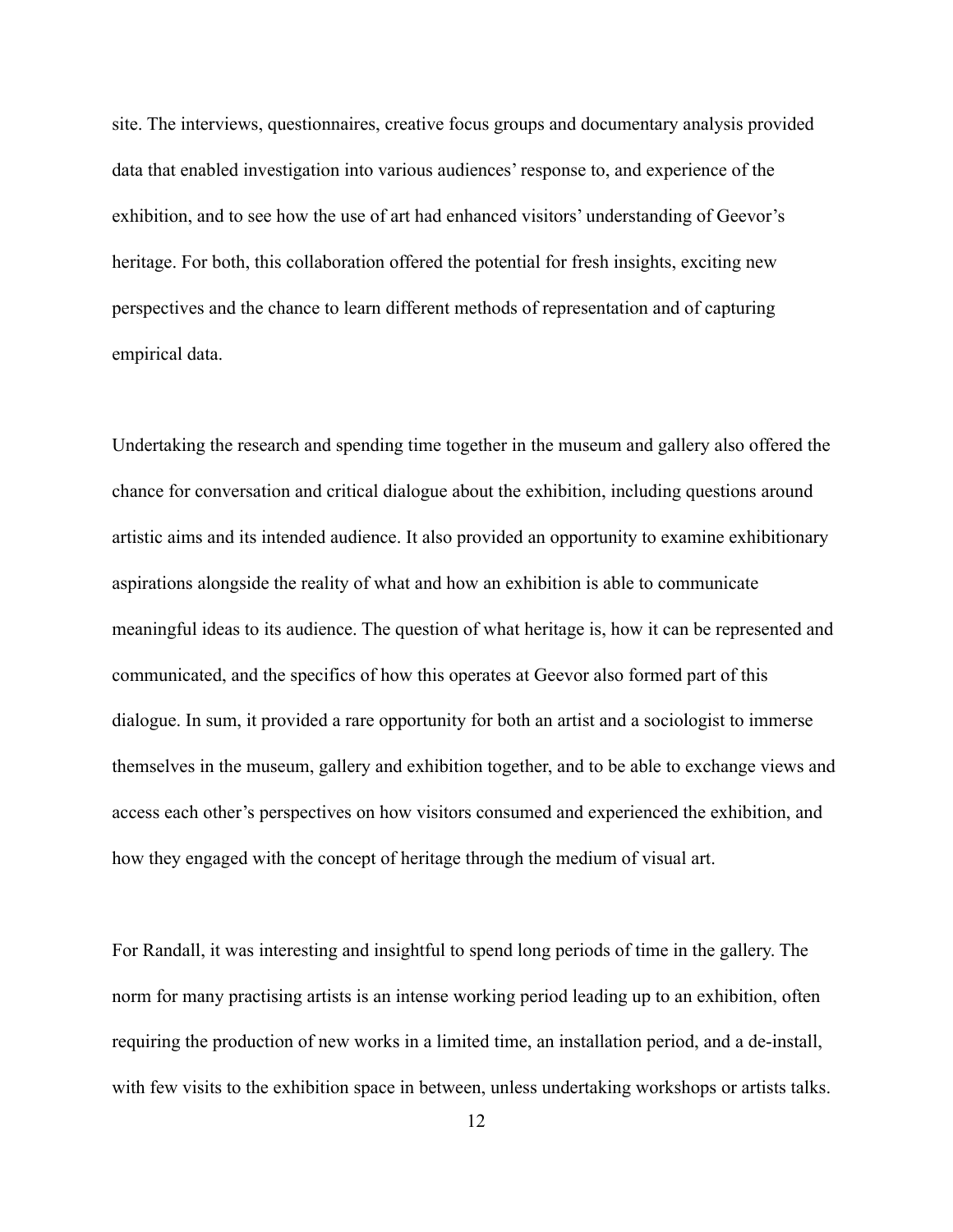One outcome of the collaboration was Randall's realisation that as an artist one can make assumptions, for example that visitors will navigate the gallery in a particular way, such as beginning from an information board with the title of the show and an explanation of what they are seeing. For the sociologist, an immersion in the research setting, and the deployment of a range of research methods is part of trying to access and understand the social world under investigation. However, what was unique for Bagnall was to be able to access first-hand from the artists the meanings behind the works presented, and to be able to use this information to provide a context and a better understanding of the audience experience.

<span id="page-13-0"></span>During their discussions, it also became evident that there were some shared interests and recurring themes in Bagnall and Randall's seemingly very different disciplinary practices, such as a focus on aspects of the visitor experience, the power of the imagination and emotions, the provocation of memory, and a connectedness to the past. They also both had an enduring interest in working class culture, perhaps informed by a nostalgia for their own working-class roots, growing up in the coalfields of Nottinghamshire and the industrial heartland of Manchester; their environments and smells. There was also a desire to mark, give voice to and celebrate forgotten working-class lives, but also to challenge the ways in which working class culture is often demeaned and devalued<sup>[19](#page-23-7)</sup>. Randall and Bagnall also both have an enduring interest in the relationship of people to place, and the ways in which this is transformed by social and economic processes such as post-industrialisation and globalisation. This has led both of them to use this as a prism through which to explore contemporary ideas of identity and belonging. For Randall, this materialised through the creation of artworks that reveal the secretive, closed world of the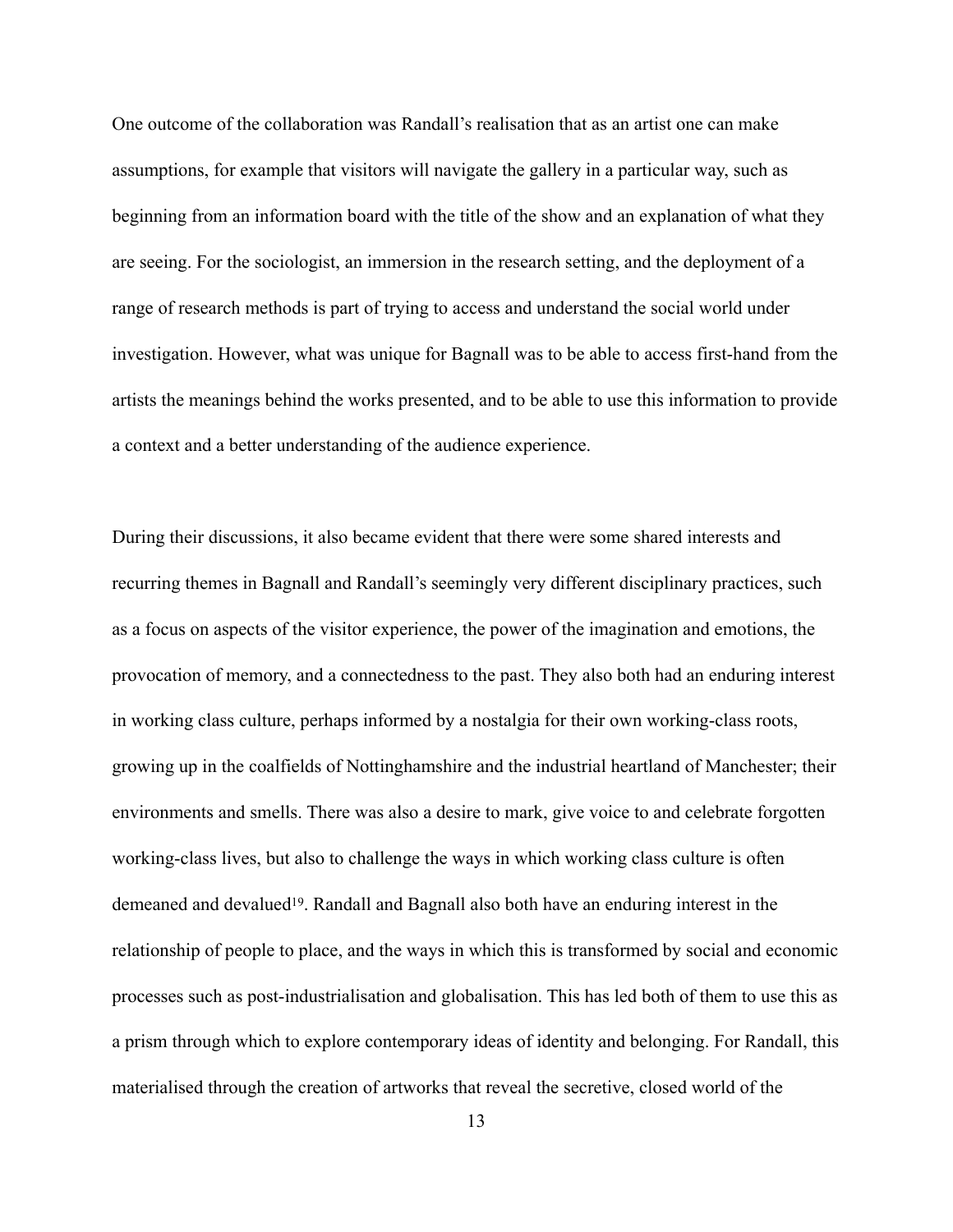<span id="page-14-0"></span>factory or mine, or the mystery and beauty of the post-industrial landscape, while for Bagnall this has manifested through written texts and the development of concepts such as 'elective belonging<sup>'20</sup>[,](#page-23-8) which tries to capture how belonging is influenced both by biography and social processes such as globalisation.

Above all, they discovered that they are both interested in intangible dimensions – the personal and potentially collective transformative experience visitors have when encountering exhibits in a museum or gallery. However, their disciplinary practices have led them to address these in very different ways. Bagnall attempts, to evidence these intangible aspects, such as emotional responses, by capturing the embodied talk and practices of visitors using sociological research methods, while Randall's aim is to represent them through her art, and in so doing to create a deep connection at a personal and collective level with the viewer.

In the following sections, the thematic analysis of the qualitative data gathered at Geevor is discussed, along with the insights they offered into the presentation of visual art in museum settings, and the value of the intersecting practices and methodologies in these environments. It underlines the significance of the ways in which the site, artist's aims and visitor's responses all work together in a complex relationship, facilitated by social and spatial context.

#### **Impact of Art and intersection with Heritage**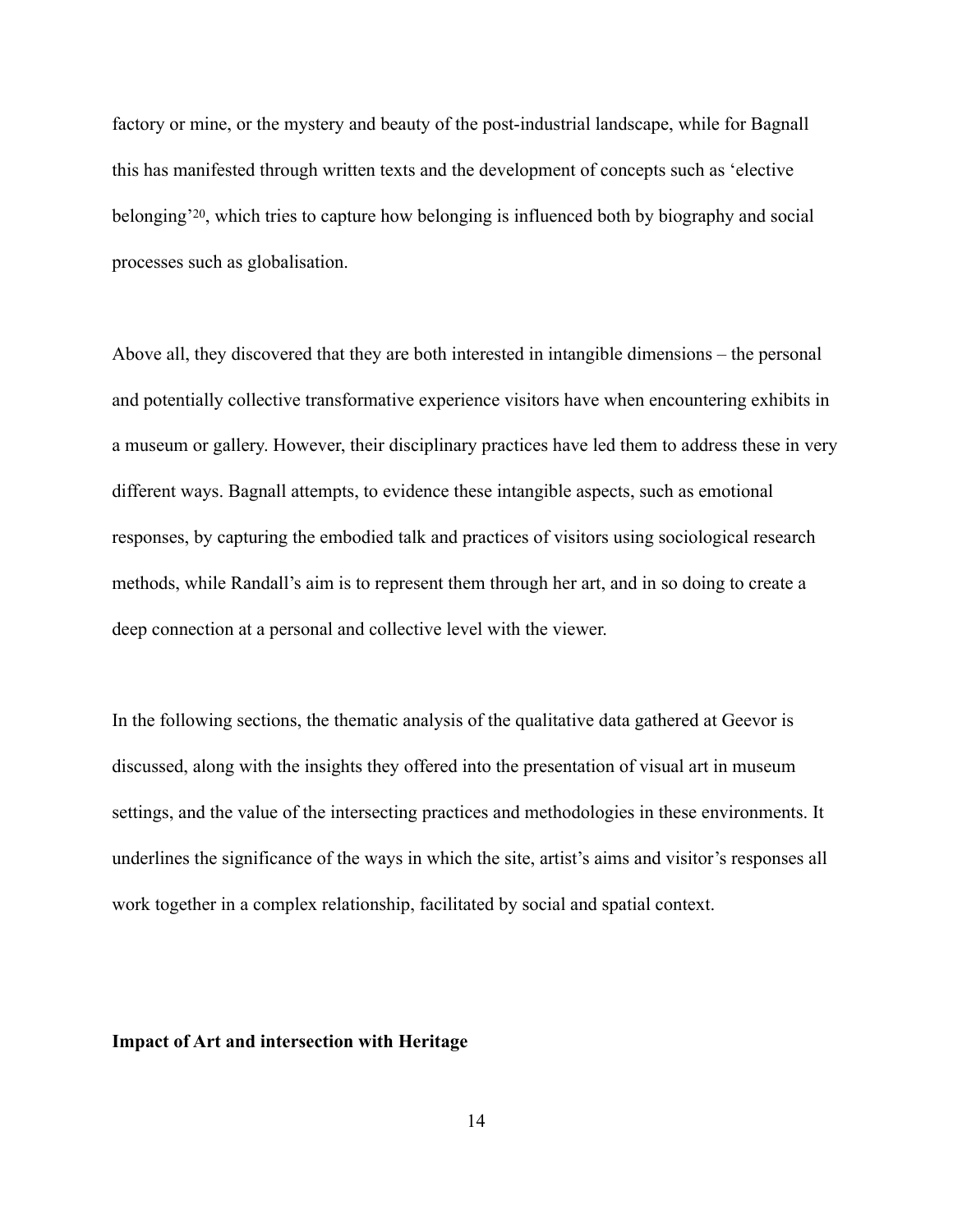Firstly, it is useful to note that the overall visitor response to the exhibition was positive, data from the questionnaires (n55) indicated that 96% of the visitors enjoyed the exhibition, and most (80%) stated they would recommend it to family and friends. Significantly, data from the questionnaires and interviews revealed that most of the visitors did not visit art galleries on a regular basis, so this intersection of art and heritage space provided a unique opportunity for them to encounter this form of art practice. As demonstrated below, some of the visitors to the exhibition were able to articulate well the ways in which they valued this different perspective on the industrial mining heritage presented at Geevor.

Qualitative data from the interviews, questionnaires and the visitor comments book revealed that visitors had enjoyed engaging with the artwork, with comments including, '*lovely to see different perspectives through art',* and, *'surprised how interesting it was'.* Visitors identified how the textures, scale, colours and the different forms of art all contributed to the impact it had on them, stimulating their interest, enhancing their experience of the exhibition and providing a different view of the mines and mining landscape. As one participant put it, the work presented, '*sketches of and for the great abyss'*.

Others, more explicitly recognised the value of the intersection of art and heritage, noting how having art in an industrial museum is a good idea because it changes the visitor experience, it '*breaks it up'.* There was also an acknowledgement that the use of visual art had added to their understanding of the heritage of mining, and post-industrial landscapes by offering an alternative perspective to visiting an industrial museum like Geevor. Comments included, '*[it] adds a*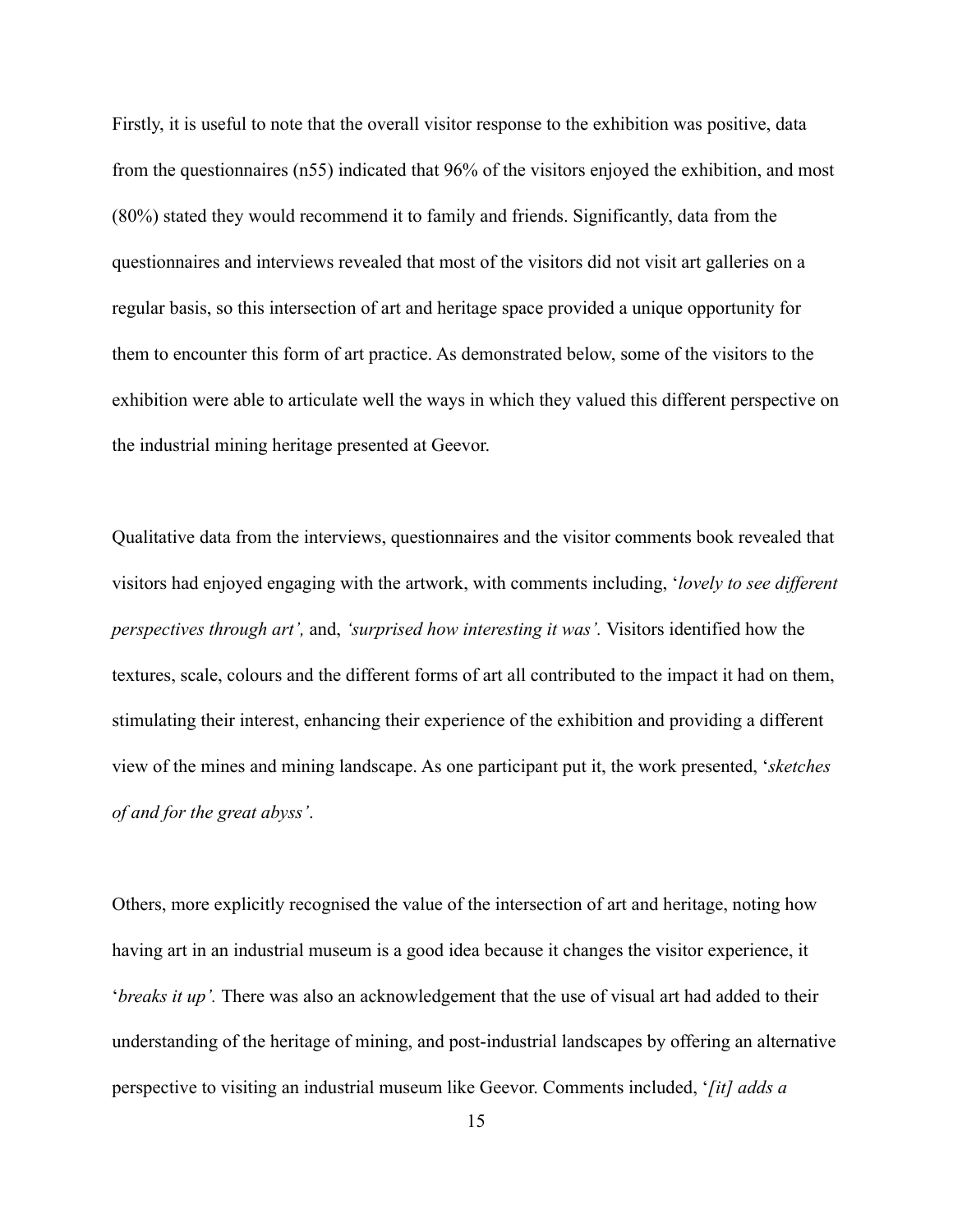*different dimension to the subject*, and, *'it gives another angle to it'*. It was also suggested that the use of the *'visual',* as it was described by visitors, to provide more understanding might be widened to industrial heritage more generally, as '*art can give additional insight into industrial heritage by bringing a visual element'.* It was clear that the artist's intention to reveal the world of the mine had to some extent been achieved, as was the mystery and beauty of the landscape, as seen in the following comments: *'it shows how hectic and dispersed mines are',* and, *'the bland browns and greens reflect the mines'*.

A key theme that emerged from this feedback was the importance of context, and for many of the visitors it was the spatial context, precisely the location of the art at Geevor, a mining museum set in a post-industrial landscape, that was the most enjoyable and unique aspect of the exhibition. As one participant stated, the most enjoyable thing about the exhibition was, *'that it was related to the place itself'.* Without that context some of the meaning and message of the art would undoubtedly have been lost. Another participant articulated it by saying, the art needs to be *'relevant somehow'*, as this enables visitors to connect to the art and be able to grasp its meaning and significance. There was an awareness amongst the visitors that it was unusual to see art in this context, that it was, *'not expected, different'*, even '*very unique',* and *'enlightening'*.

In these [c](#page-23-9)omments we can, perhaps, see an acknowledgement of the auratic<sup>[21](#page-23-9)</sup> quality of the work, which is further demonstrated in the feedback which stated:

<span id="page-16-0"></span>16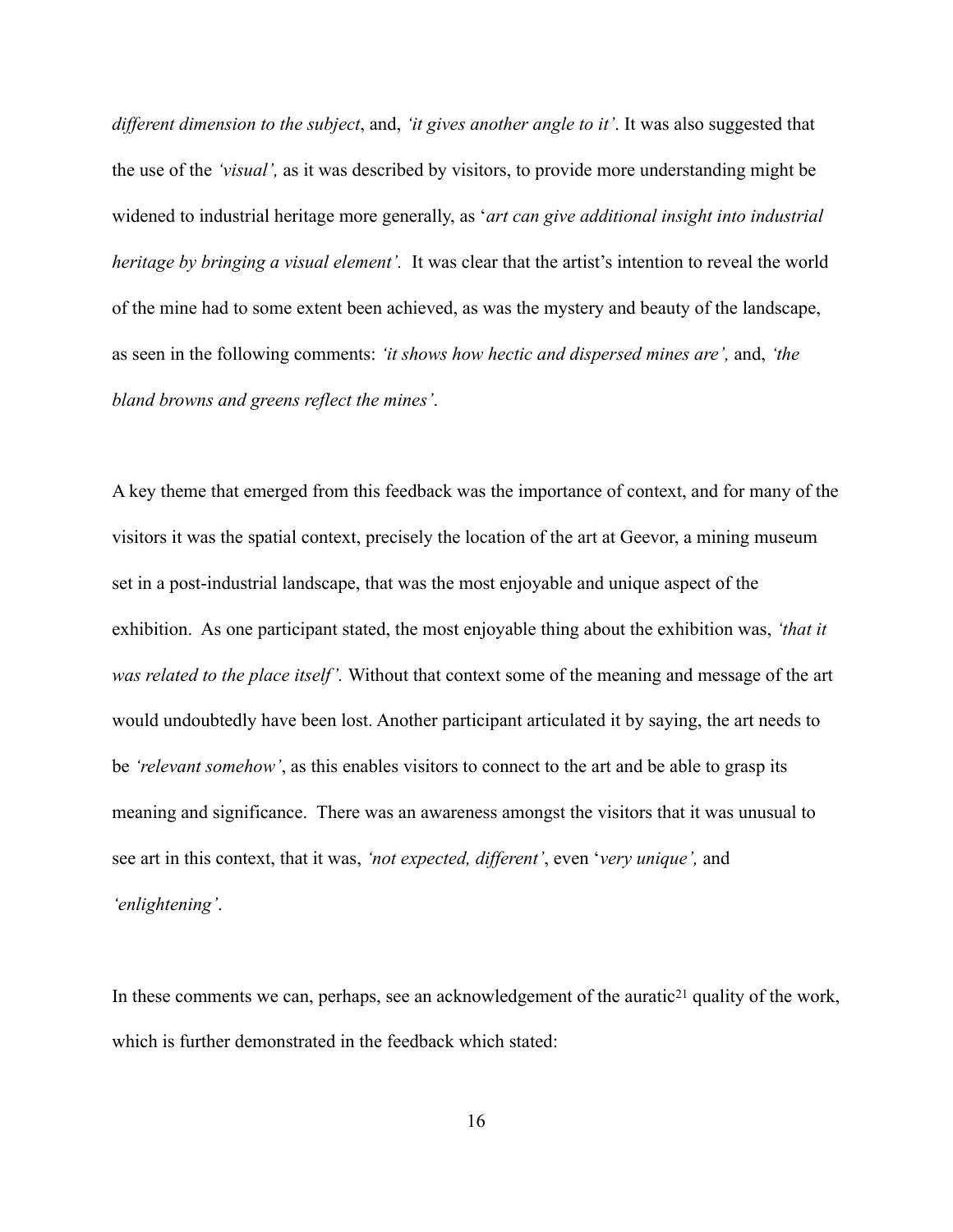*Your work really spoke to me. I am a descendent of Richard White, the Captain of Levant Mine, but the often twee and realist representations of Levant and Geevor didn't really connect with me. Your representations are really powerful and thought-provoking. I loved them.*

It is evident here that the artworks enabled this visitor to engage on an emotional level and had the power to provoke an emotional impact and response. This was clearly partly to do with the art itself, and the embodied reaction it had engendered, but it must also be related to the personal; that is, the specific social, historical and cultural context from which the visitor was viewing the work. In a climate where the experiential is valued and prioritised in museums, the fact that this type of exhibition enables visitors to respond to and engage with heritage on an emotional level is clearly significant, not only to Geevor but also more broadly across the museums sector. It is, however, important to identify and be aware of the importance of the role of biography in this process, as it is the family connection and social context that clearly adds to the depth of engagement here and having the tools to identify this is where the intersection of methodologies and practice can prove fruitful. It was identified earlier how the artist strives for a deep connection with the viewer, but that this is difficult to capture or quantify. Here, the use of sociological methods and analysis can reveal this connection and show how it comes about through the joining of biography, social and spatial context and the art itself.

#### **Audience Experience**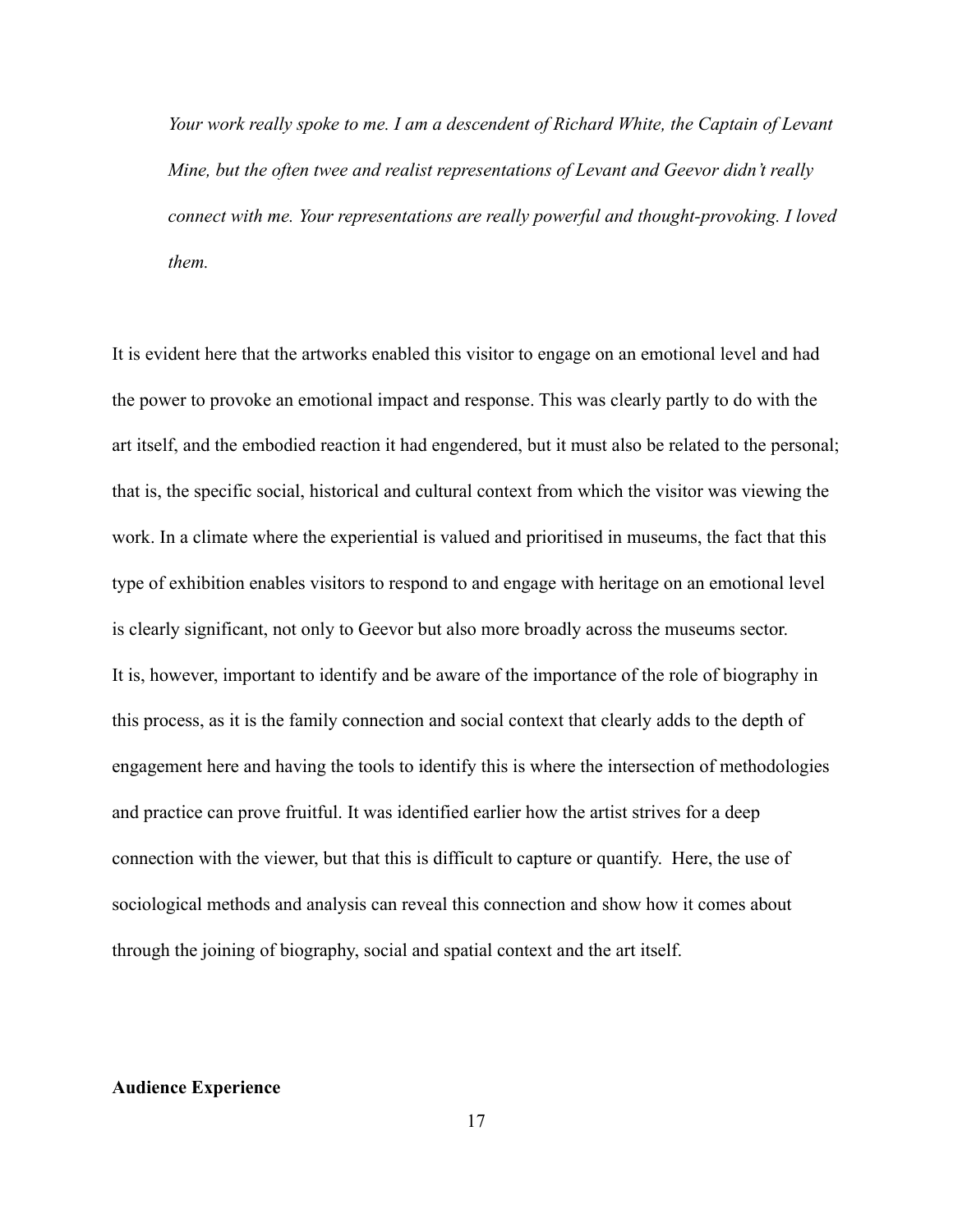One of the benefits of being in-situ together over a sustained period was that it allowed us to observe the comings and goings at the gallery, and to notice whether museum visitors did or did not access the 'Aftermath' exhibition. We were also able to monitor how the gallery space was used and to see the extent to which visitors engaged with the exhibition. Doing this together allowed us to explore from our different perspectives various explanations for what we were seeing.

In conducting our observations we located ourselves both inside and outside the gallery, as it became apparent that having to negotiate an often-closed door to access the exhibition, and the lack of visible signage pointing to the gallery and the exhibition inside, was having a two-fold effect. Firstly, people would see the closed door, and turn away. Others would peer through the glass in the door, sometimes enter or sometimes turn back into the main museum (See Figure 3- Insert close to here). Secondly, people who did enter, would briefly scan the room from the doorway and then exit. A minority of visitors entered the gallery and then spent some time looking at the exhibition.

<span id="page-18-0"></span>It was evident that more signage was needed to more clearly communicate to visitors what was in the gallery, and that having a closed door acted as a physical barrier, but more than that, it perhaps signalled to some visitors that this was something different, maybe something not for them. The boundary was thus symbolic as well as physical<sup>[22](#page-23-10)</sup>, the exhibition and presentation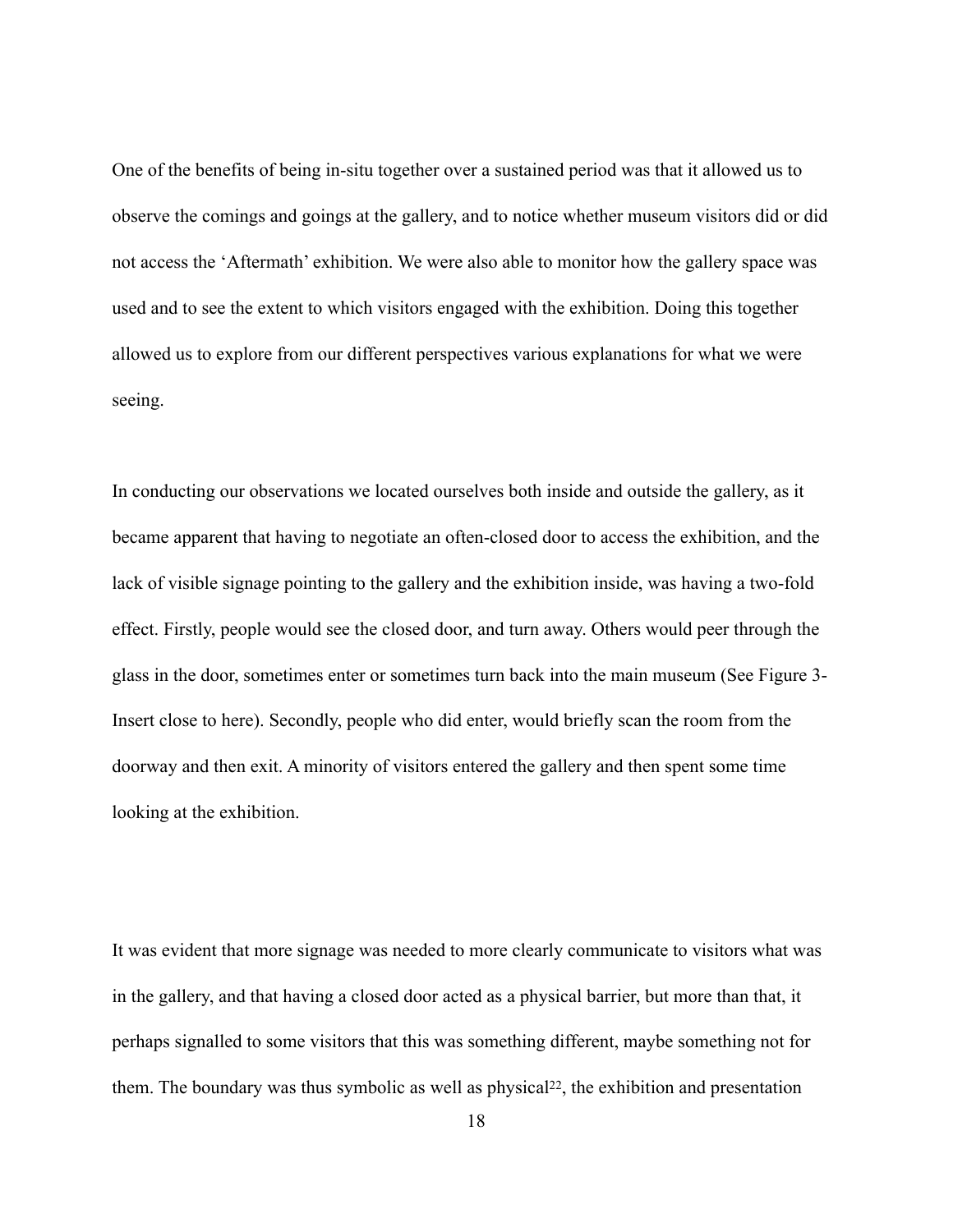style being very different to the rest of the museum, and the more literal, easier to interpret and possibly easier to appreciate artworks that Geevor usually displayed in the gallery.

Our observations of the gallery, and of people's transition from the interactive, experiential, hands-on mode of representation in the Hard Rock Museum to the sparser white cube of the gallery revealed that some visitors seemed more at ease than others in the gallery space. The 'Aftermath' exhibition and its mode of representation is in complete contrast to the rest of the Hard Rock Museum. Figure 3 provides an illustration of this shift, as visitors move from a video about tinning pilchards, to abstract visual art. The exhibition draws on a different history and philosophy of display. One with much less interpretation, white walls, only very brief pieces of explanatory text and one which expects the visitor to do much more 'thinking' work. In line with white cube art galleries, visitors were expected to, indeed needed to, move into a much more contemplative register of consumption.

<span id="page-19-0"></span>In observing the exhibition, we saw how some visitors spent only very brief moments scanning and glancing at the contents of the gallery before exiting, whilst others entered and seemed to immerse themselves in the experience for some time. Indeed, it appeared that some visitors were able to move into a different register of viewing from one space to the other. They seemed to have the skills to adopt a more contemplative, slower, less-directed form of viewing. Of course, it is difficult to know for sure if this indicated that these viewers had higher levels of cultural understandingor appreciation of the exhibition. Writers such as Bourdieu<sup>[23](#page-23-11)</sup> have identified that being able to use and display the cultural capital needed in such contexts, in other words cultural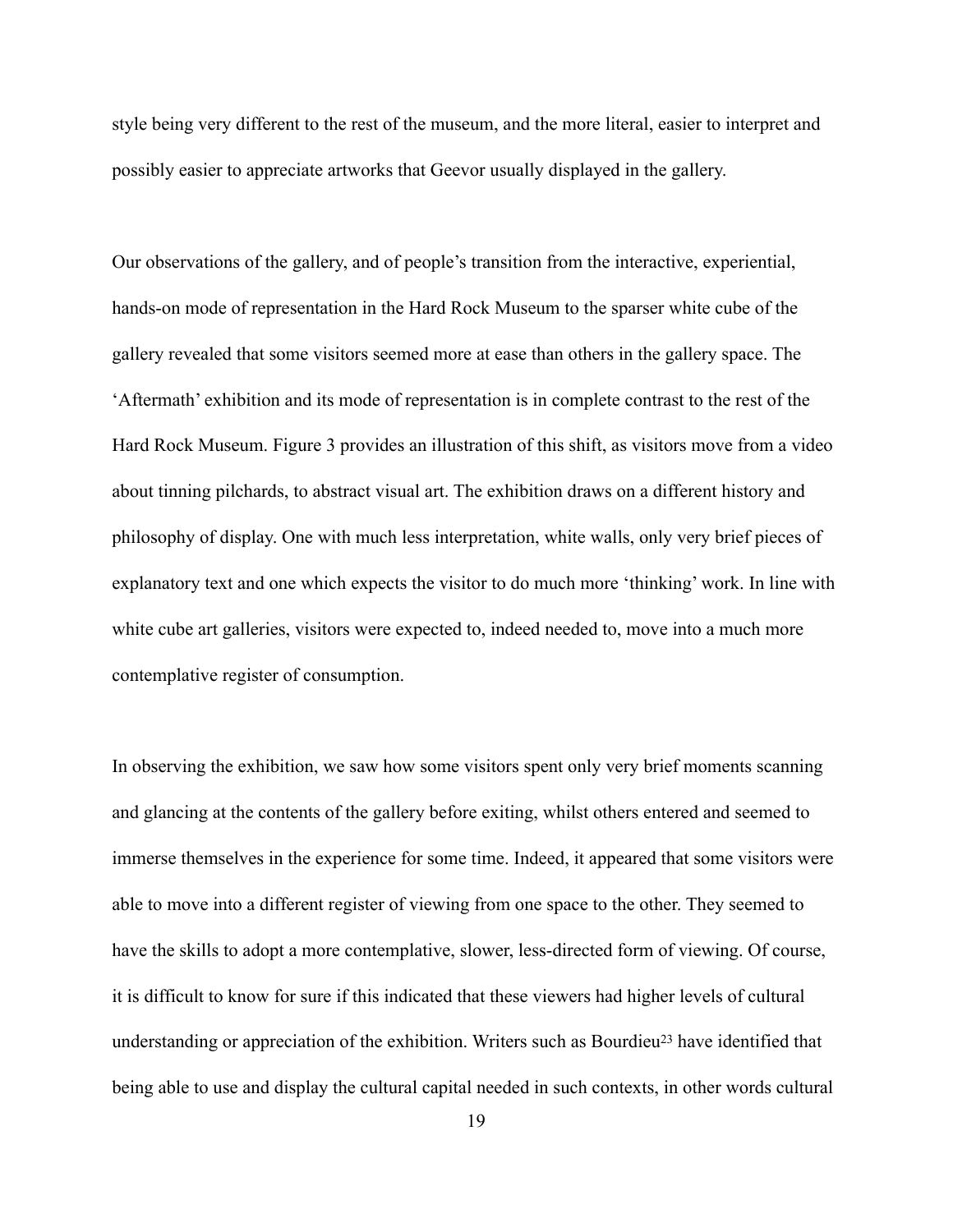knowledge and understanding accumulated through upbringing and educational experience or socialisation, is linked to people's social origins, particularly their social class. This sociological explanation hints at the degree of privilege, and access to resources that are needed to be able to appreciate, or take ownership of this type of art. For the artist, this presented an irony, or even a dilemma, as part of the rationale for the work was the desire to represent and value working class effort and labour in the context of industrial heritage, and engender a deep connection with the viewer. And yet as indicated earlier, there is potential here for breaking down these barriers, as many of the visitors to the exhibition were not regular art gallery-goers.

<span id="page-20-0"></span>Connected to this, an important finding was how the presence of, and interaction with the artist transformed the visitor experience and facilitated a more meaningful connection with the artwork. Data gathered from 'Meet the Artist' events, informal discussions with the artist in the gallery, and creative workshops illustrated how the presence of, and interaction with the artist transformed the creative engagement process and could help to break down some of the cultural and social barriers identified above. Randall's presence brought a sense of authenticity to the experience for the visitors who had an encounter with her in the gallery, either via the formal 'meet the artist' events, or more informally as they moved around the gallery. This was a surprise to the artist who was unaware of her influence and impact on visitors. However, it does reflect findings from previous museum research, which has pointed to the importance and value that visitors give to hearing the voice of the specialist<sup>[24](#page-23-12)</sup>.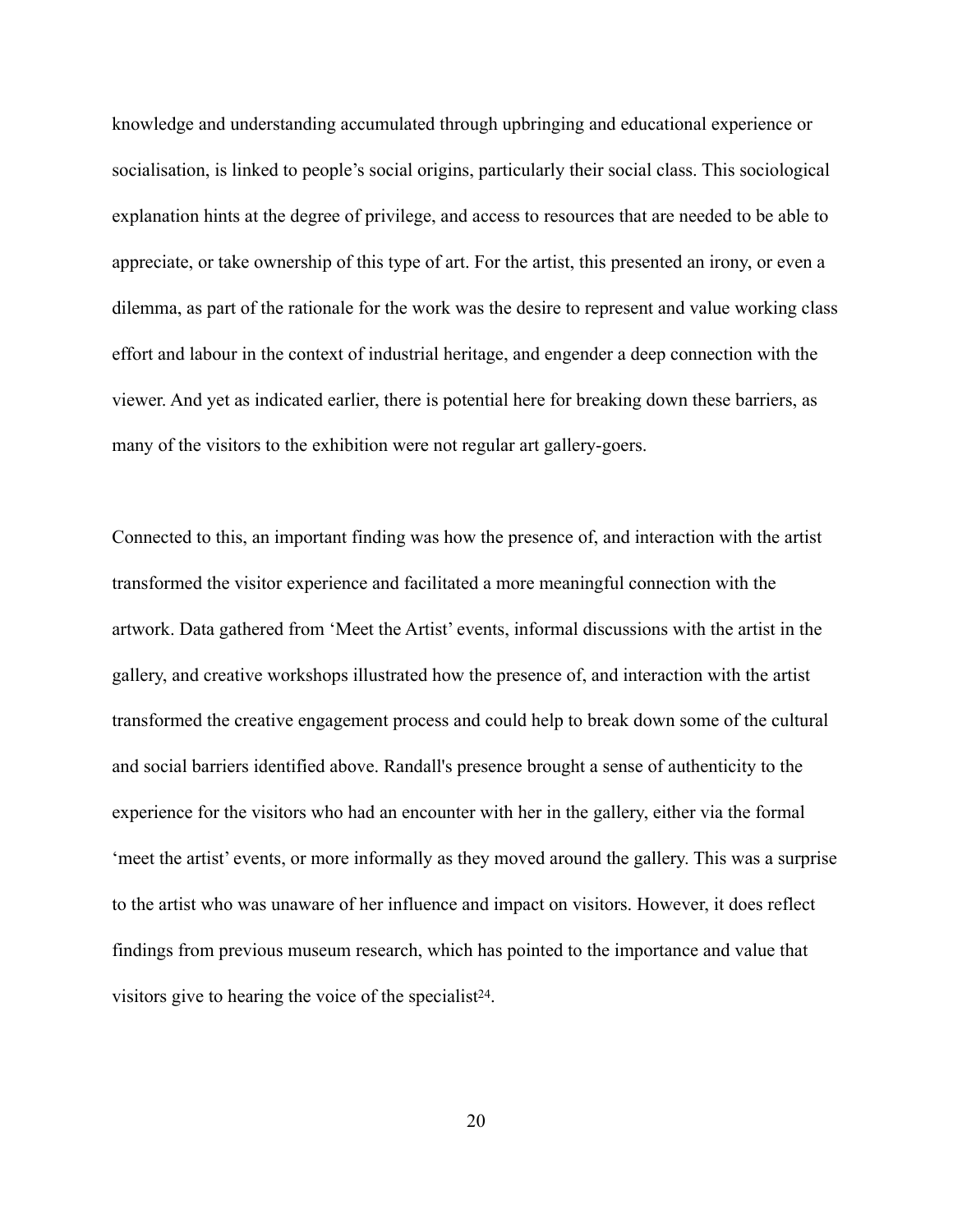This suggests that changes to artistic practice, in terms of 'being' with the exhibition, and holding more engagement events might be a way forward in engaging a wider, more diverse audience, especially if, as is the case here, the exhibition is in a heritage space, where the audience is arguably more diverse than might be found in a traditional art gallery.

# **Conclusion**

Our collaboration and conversations revealed that both of us were keen to explore and understand how to achieve meaningful engagement with heritage and to understand the intangible dimension – the personal and potentially collective transformative experience that visitors have when encountering exhibits or art in a museum or gallery. We questioned why this means something fundamentally important to the viewer, how they might be reconnected with something lost or forgotten from their own cultural heritage through the encountering of artworks. We questioned whether encountering artworks in this context might enable visitors to tap into ideas around identity and belonging through their emotional and spiritual responses to the works.

Seeing and analysing this in action at Geevor allowed us to bring, and to encounter, alternative perspectives on the presentation and consumption of art. It allowed us to see the influence of different modes of engagement with the art, as well as the influence the artist had on the visitor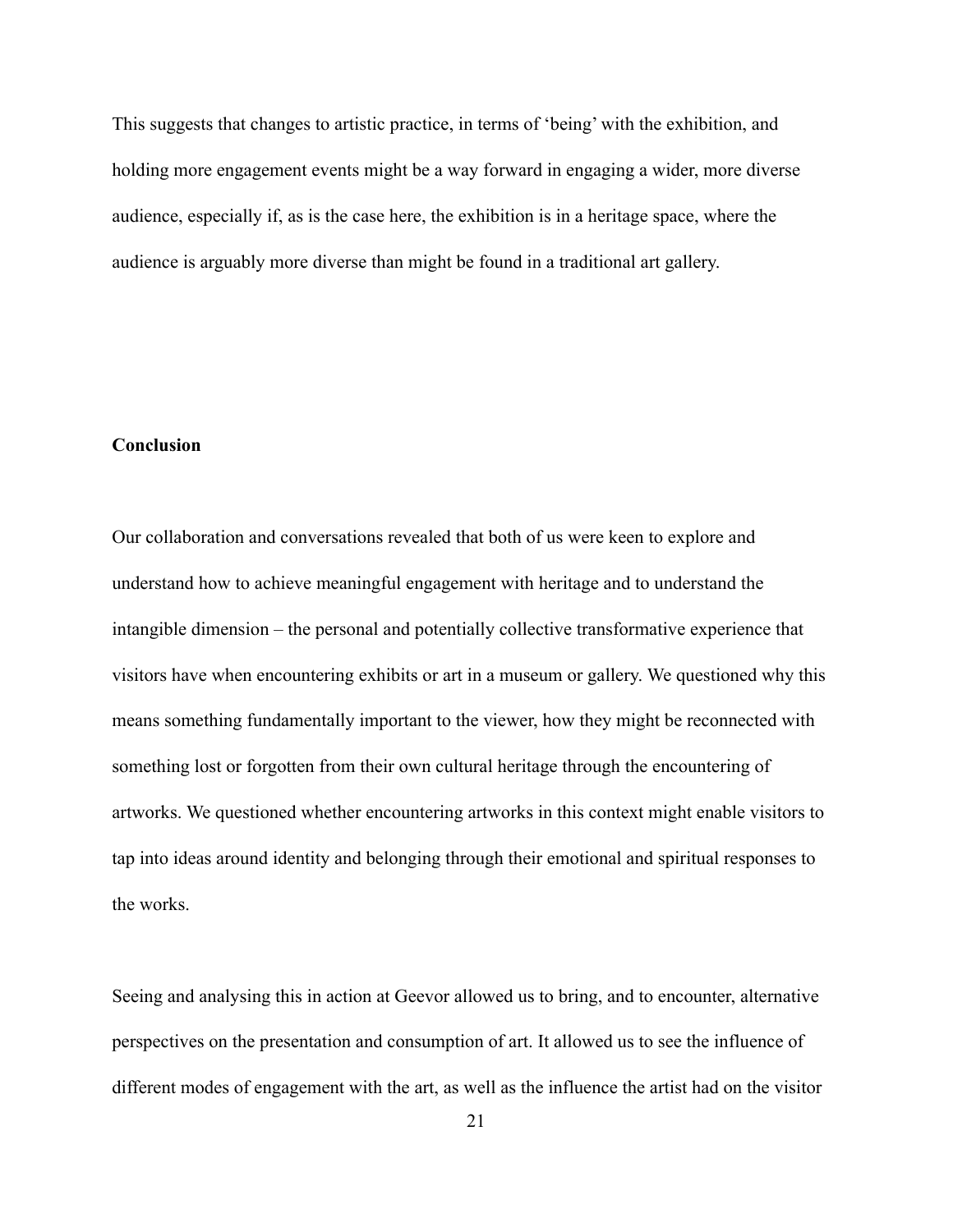experience. The data we collected using a range of sociological methods enabled us to see the complex relationship between the site, the audience and the artist. We saw how this approach provided visitors with an unexpected but not unwanted encounter with challenging contemporary art in a heritage museum environment. This intersection and juxtaposition contributed to visitors' knowledge and understanding of art and heritage at Geevor. The data also revealed the significance of the social and spatial context in which the art was experienced, and how, for the visitors to Geevor, it was arguably this context where the real value of the art-heritage intersection could be found. Our approach showed that collaboration can allow for a more nuanced understanding of an experience. By drawing from our differing perspectives and practices, we have been able to highlight the complex processes and relationships at work at Geevor, from the artist's intention through to the audience's response. This experience has been developmental and insightful for both artist and sociologist.

<span id="page-22-10"></span>Tate, *APG* A*rtist Placement Group* (2004)<http://www2.tate.org.uk/artistplacementgroup/> [accessed 10th October 2019] [11](#page-7-3)

<span id="page-22-0"></span>[<sup>1</sup>](#page-3-0) UNESCO, *World Heritage List: Cornwall and West Devon Mining Landscape* (2019),<https://whc.unesco.org/en/list/1215> [accessed 8th October 2019].

<span id="page-22-1"></span><sup>&</sup>lt;sup>[2](#page-3-1)</sup> National Trust, *A Cornish Mining Heritage* (2019), [https://www.nationaltrust.org.uk/godolphin/features/a-cornish-mining](https://www.nationaltrust.org.uk/godolphin/features/a-cornish-mining-heritage) [heritage](https://www.nationaltrust.org.uk/godolphin/features/a-cornish-mining-heritage) [accessed 6<sup>th</sup> October 2019].

<span id="page-22-2"></span>UNESCO, *World Heritage List: Cornwall and West Devon Mining Landscape.* [3](#page-3-2)

<span id="page-22-3"></span>Peter Vergo, ed., *The New Museology* (London: Reaktion Books, 2013). [4](#page-4-0)

<span id="page-22-4"></span><sup>&</sup>lt;sup>[5](#page-4-1)</sup> Kylie Message, (2006). The New Museum. *Theory, Culture & Society*, 23(2-3), 603-606.

<span id="page-22-5"></span>Gaynor Bagnall, (2003). Performance and Performativity at Heritage Sites. *Museum & Society*, *1(2),* 87-103. [6](#page-4-2)

<span id="page-22-6"></span>Brian O'Doherty, *Inside the White Cube* (Santa Monica: The Lapis Press, 1976) pp.14-15. [7](#page-5-0)

<span id="page-22-7"></span><sup>&</sup>lt;sup>[8](#page-7-0)</sup> Robert Lumley, *Arte Povera* (London: Tate Publishing, 2004).

<span id="page-22-8"></span><sup>&</sup>lt;sup>[9](#page-7-1)</sup> Phillip Larrat Smith, *Jannis Kounellis* (London: Phaidon Press 2018).

<span id="page-22-9"></span><sup>&</sup>lt;sup>[10](#page-7-2)</sup> Roger Cardinal and Gwendolen Webster, *Kurt Schwitters A Journey Through Art* (Berlin: Hatje Cantx 2011).